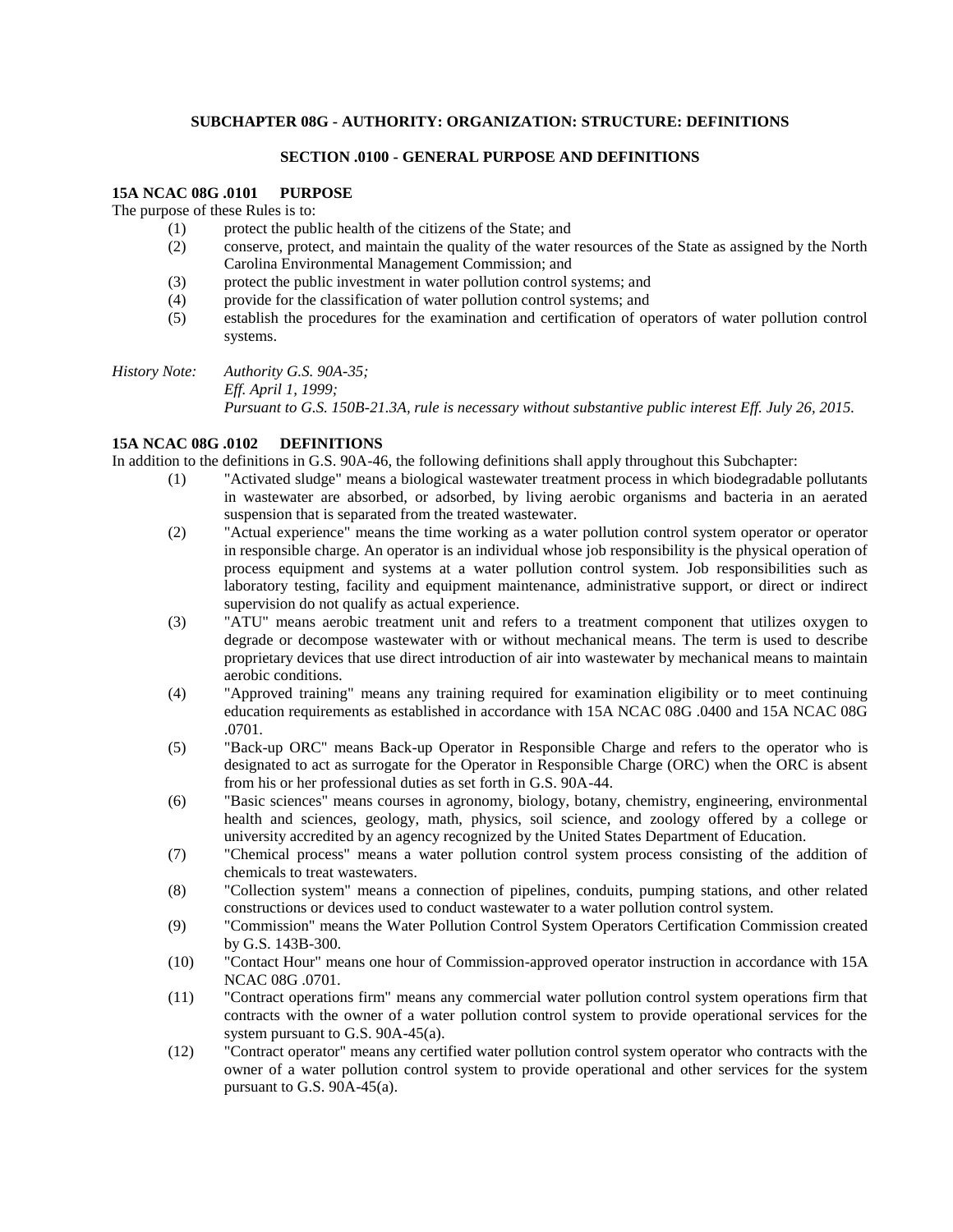- (13) "Electrodialysis system" means a system utilizing a selective separation of dissolved solids process that is based on electrical charge and diffusion through a semipermeable membrane.
- (14) "GED" means general educational development in reference to a high school diploma equivalency.
- (15) "Media filter" means a device that uses materials designed to treat effluent by reducing biochemical oxygen demand and removing suspended solids in an unsaturated environment. Biological treatment is facilitated via microbial growth on the surface of the media.
- (16) "Operator in Training (OIT)" means the certificate issued with Commission approval to an individual prior to the completion of the experience requirements for that level of certification.
- (17) "Operator in Responsible Charge (ORC)" means the individual designated by a person, firm, or corporation (municipal or private) owning or having control of a water pollution control system as the operator of record of the water pollution control system and who has primary responsibility for the operation of such system as defined in G.S. 90A-46
- (18) "Owner" means the person, firm, or corporation (municipal or private) owning or having control of a water pollution control system as defined in G.S. 90A-44.
- (19) "Passing score" means earning 70 percent of the available points on an examination administered by the Commission.
- (20) "Physical/Chemical system" means any water pollution control system that utilizes a physical or a chemical process or both.
- (21) "Physical process" means any water pollution control system process consisting of electrodialysis, adsorption, absorption, air stripping, gravimetric sedimentation, flotation, or filtration as the means of treatment.
- (22) "Reciprocity certificate" means a certificate issued of the appropriate type and grade to an applicant certified in another state and who meets all other requirements set forth in Rule .0410 of this Section.
- (23) "Regional office" means one of the seven local offices of the Department of Environmental Quality located across the State.
- (24) "Residuals" means any solid, semisolid, or liquid waste, other than effluent or residues from agricultural products and processing, generated from a water pollution control facility, water supply treatment facility, or air pollution control facility permitted under the authority of the Environmental Management Commission or the Commission for Public Health.
- (25) "Reverse osmosis system" means a system that utilizes solutions and semipermeable membranes to separate and treat wastewaters.
- (26) "Submerged fixed growth" means a biological wastewater treatment system in which the wastewater is treated by contact with a biological growth that is fixed to submerged support media and includes systems such as rotating biological contactors and sequencing batch reactors.
- (27) "Successful completion" means the attendance of 80 percent of the approved training for examination eligibility and 100 percent of training for continuing education.
- (28) "Temporary certificate" means a certificate issued of an appropriate type and grade, without examination, to any person employed as a water pollution control system operator when the Commission finds that the supply of certified operators, or persons with the training and experience necessary for certification, is inadequate and the situation meets the requirements set forth in G.S. 90A-40(e).
- (29) "Ultrafiltration system" means a system that utilizes a membrane filter process to remove pollutants from wastewater.
- (30) "Valid certificate" means the certificate of an operator that has all required renewal fees paid, all required continuing education training completed, and has not been revoked, relinquished, invalidated, or suspended.
- (31) "Water pollution control system" means any system for the collection, treatment, or disposal of wastewater and is classified under the provisions of G.S. 90A-37.
- *History Note: Authority G.S. 143B-300; Eff. April 1, 1999; Amended Eff. December 1, 2006; Readopted Eff. September 1, 2018.*

### **SECTION .0200 - DUTIES AND RESPONSIBILITIES**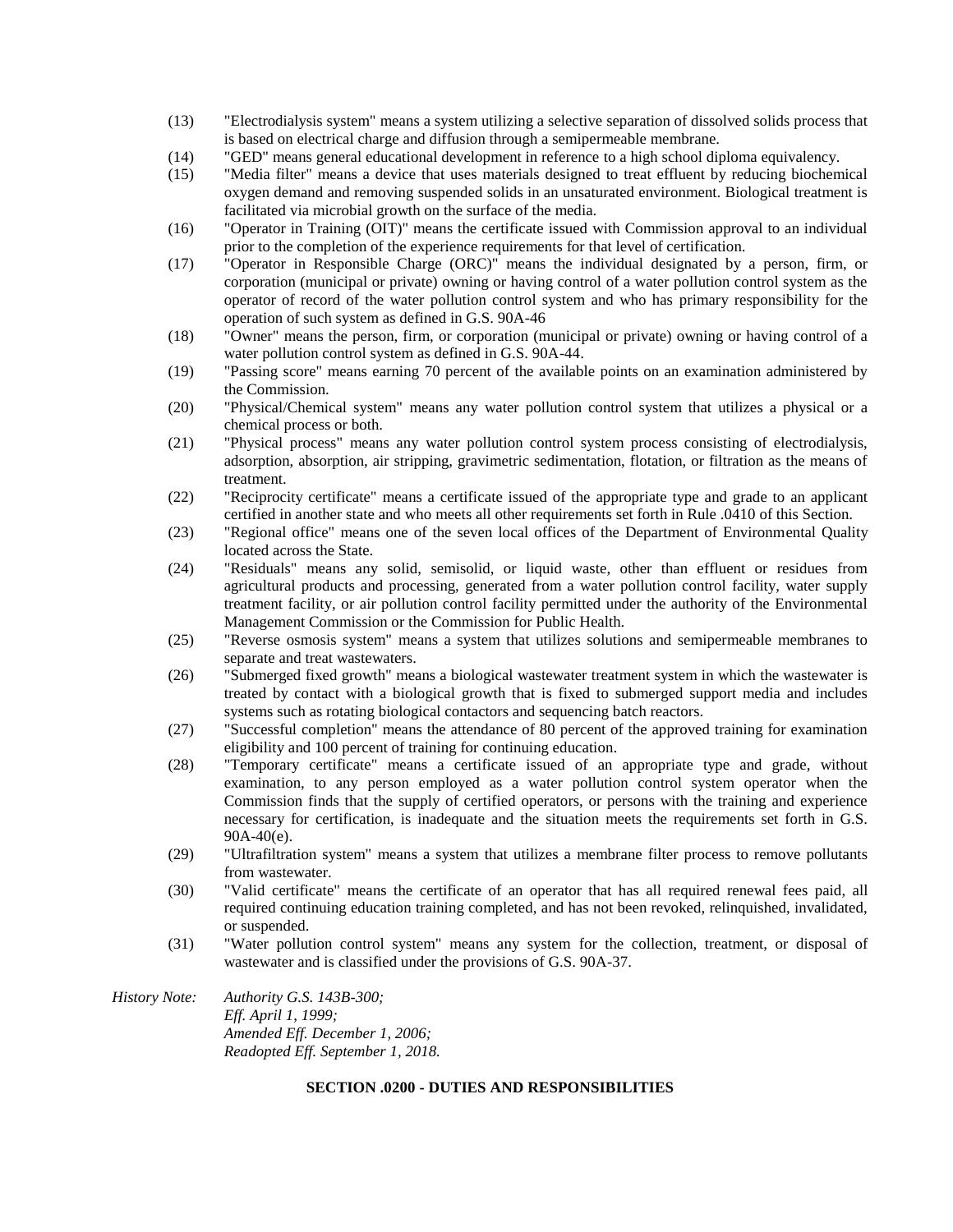# **15A NCAC 08G .0201 RESPONSIBILITY OF SYSTEM OWNERS TO DESIGNATE CERTIFIED OPERATORS**

Owners of classified water pollution control systems shall designate operators certified by the Commission of the same type and grade as the classification for the system and for each classification shall:

- (1) designate one ORC who possesses a valid certificate of the type and grade at least equivalent to the type and grade of the system;
- (2) designate one or more Back-up ORC(s) who possesses a valid certificate of the type of the system and no more than one grade less than the grade of the system, with the exception of no Back-up ORC is required for systems whose minimum visitation requirements are twice per year; and
- (3) submit a signed completed Operator Designation Form to the Commission (or to the local health department for owners of subsurface systems) countersigned by the designated certified operators, designating the ORC and the Back-up ORC:
	- (a) 60 days prior to wastewater or residuals being introduced into a new system;
	- (b) within 120 days following:
		- (i) notification of a change in the classification of the system requiring the designation of a new ORC and Back-up ORC of the proper type and grade; or
			- (ii) a vacancy in the position of ORC or Back-up ORC; or
	- (c) within seven days of vacancies in both ORC and Back-up ORC positions replacing or designating one of the responsibilities.

the Operator Designation Form may be found on the Commission website at: https://deq.nc.gov/about/divisions/water-resources/operator-certification/wastewater-operatorcertification/wastewater-operator-certification-downloads and shall include:

- (i) the owner's name, contact information, and signature;
	- (ii) the system name, location, permit number, type, and classification;
- (iii) the ORC name, contact information, the type and grade of the certification, and signature; and
- (iv) the Back-up ORC name(s), contact information, the type(s) and grade(s) of the certification(s), and the signature(s).

*History Note: Authority G.S. 90A-37; 90A-38; 90A-39; 90A-40; 90A-44; 90A-45; Eff. April 1, 1999; Amended Eff. December 1, 2006; Readopted Eff. September 1, 2018.*

# **15A NCAC 08G .0202 RESPONSIBILITIES OF SYSTEM OWNERS**

*History Note: Authority G.S. 90A-37 through 90A-45; Eff. April 1, 1999; Repealed Eff. December 1, 2006.*

#### **15A NCAC 08G .0203 RESPONSIBILITIES OF ALL CERTIFIED OPERATORS**

Certified operators must:

- (1) comply with all terms and conditions of their certification as set forth in these Rules;
- (2) notify the Commission, in writing, within 30 calendar days of any changes in their mailing address;
- (3) be responsible for the renewal of their certification(s) as specified in Section .0700 of this Subchapter; and
- (4) comply with all statutes and rules regarding the operation of water pollution control systems.

*History Note: Authority G.S. 90A-40; 90A-41; 90A-42; 90A-44; Eff. April 1, 1999; Amended Eff. December 1, 2006; Pursuant to G.S. 150B-21.3A, rule is necessary without substantive public interest Eff. July 26, 2015.*

# **15A NCAC 08G .0204 RESPONSIBILITIES OF AN OPERATOR IN RESPONSIBLE CHARGE (ORC)**

An ORC of a water pollution control system shall:

(1) possess a valid certificate of the appropriate type and grade for the system;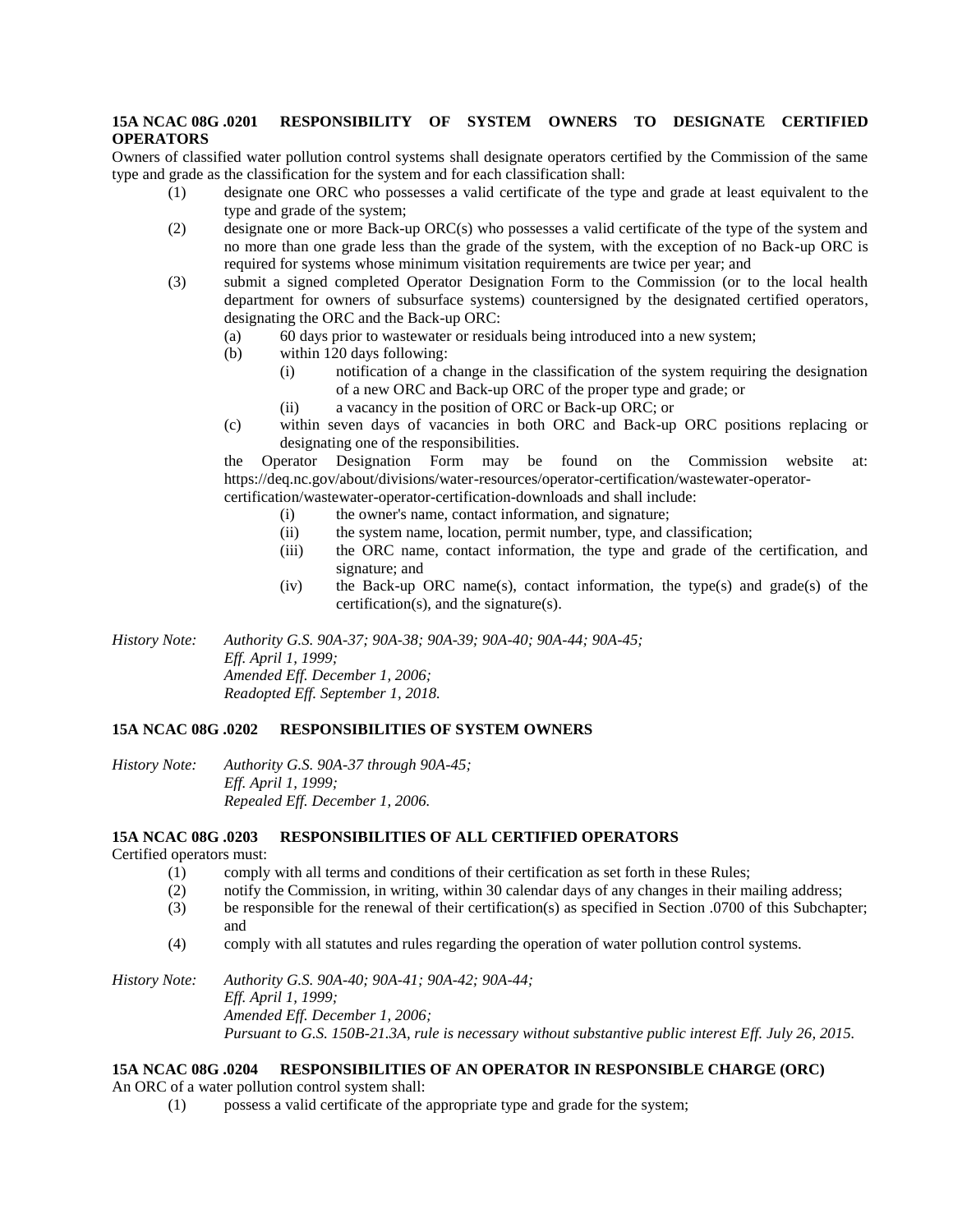- (2) visit the system as often as is necessary to ensure the proper operation of the system but in no case less frequently than specified in the following schedule, unless otherwise specified in permit:
	- (a) biological Grade I systems with the exception of Sub-item  $(2)(e)$  of this Rule: weekly;
	- (b) biological Grade II, III, and IV systems, other than those systems specified in Sub-item (2)(f) of this Rule: five days per week, excluding State and federal holidays;
	- (c) surface irrigation systems with the exception of Sub-item  $(2)(e)$  of this Rule: weekly;
	- (d) collection systems: within 24 hours of knowledge of a bypass, spill, or overflow of wastewater from the system, unless visited by a collection system Back-up ORC;
	- (e) domestic wastewater systems with a treatment capacity of 1500 gallons per day or less: twice per year with a six-month interval between visits;
	- (f) domestic wastewater ATUs with a treatment capacity of 1500 gallons per day or less: weekly;
	- (g) systems permitted under rules adopted by the Commission for Public Health: as required by 15A NCAC 18A .1961, which is hereby incorporated by reference, including subsequent amendments and editions;
	- (h) physical/chemical systems:
		- (i) Grade I systems, including groundwater remediation systems: weekly;
		- (ii) Grade II systems: five days per week, excluding State and federal holidays;
	- (i) land application systems: during or within 48 hours after application of residuals;
	- (j) systems not otherwise classified: as specified by the Commission based on the complexity of the system;
- (3) operate and maintain the system and attempt to ensure the compliance of the system with any permits issued for the system as well as any other applicable local, State, and federal environmental permitting and regulatory requirements;
- (4) certify by signature the validity of all monitoring and reporting information performed on the system as prescribed in any permit issued for the system and provide the owner a copy of monitoring and reporting forms;
- (5) document the operation, maintenance, and all visitation of the system in a log that shall be maintained at the system;
- (6) notify the owner of the system within 24 hours and in writing within five days of first knowledge, of any:
	- (a) overflows from the system or any treatment process unit;
	- (b) bypasses of the system or any treatment process unit; or
	- (c) violations of any limits or conditions of the permit;
- (7) notify the owner in writing of the need for any system repairs and modifications that may be necessary to ensure the compliance of the system with all local, State, and federal environmental permitting and regulatory requirements:
- (8) be available on an on-call basis for in-person interactions:
	- (a) for consultations with the system owner and regulatory officials;
		- (b) to handle emergency situations; and
		- (c) to provide access to the facility to regulatory agencies; and
- (9) upon vacating an ORC position, send the Commission and the appropriate regional office, or the local health department for subsurface system owners, written notice within 14 days of the vacancy.

*History Note: Authority G.S. 90A-37; 90A-38; 90A-44; Eff. April 1, 1999; Amended Eff. December 1, 2006; Readopted Eff. September 1, 2018.*

# **15A NCAC 08G .0205 RESPONSIBILITIES OF A BACK-UP OPERATOR IN RESPONSIBLE CHARGE (BACK-UP ORC)**

### The Back-up ORC:

- (1) may act as surrogate for the ORC, if he or she possesses a valid certificate of the appropriate type and grade for the system, for a period:
	- (a) not to exceed 40 percent of the system visitations required per calendar year under Rule .0204(2) of this Section; or
	- (b) not to exceed 120 consecutive days when the ORC is absent due to: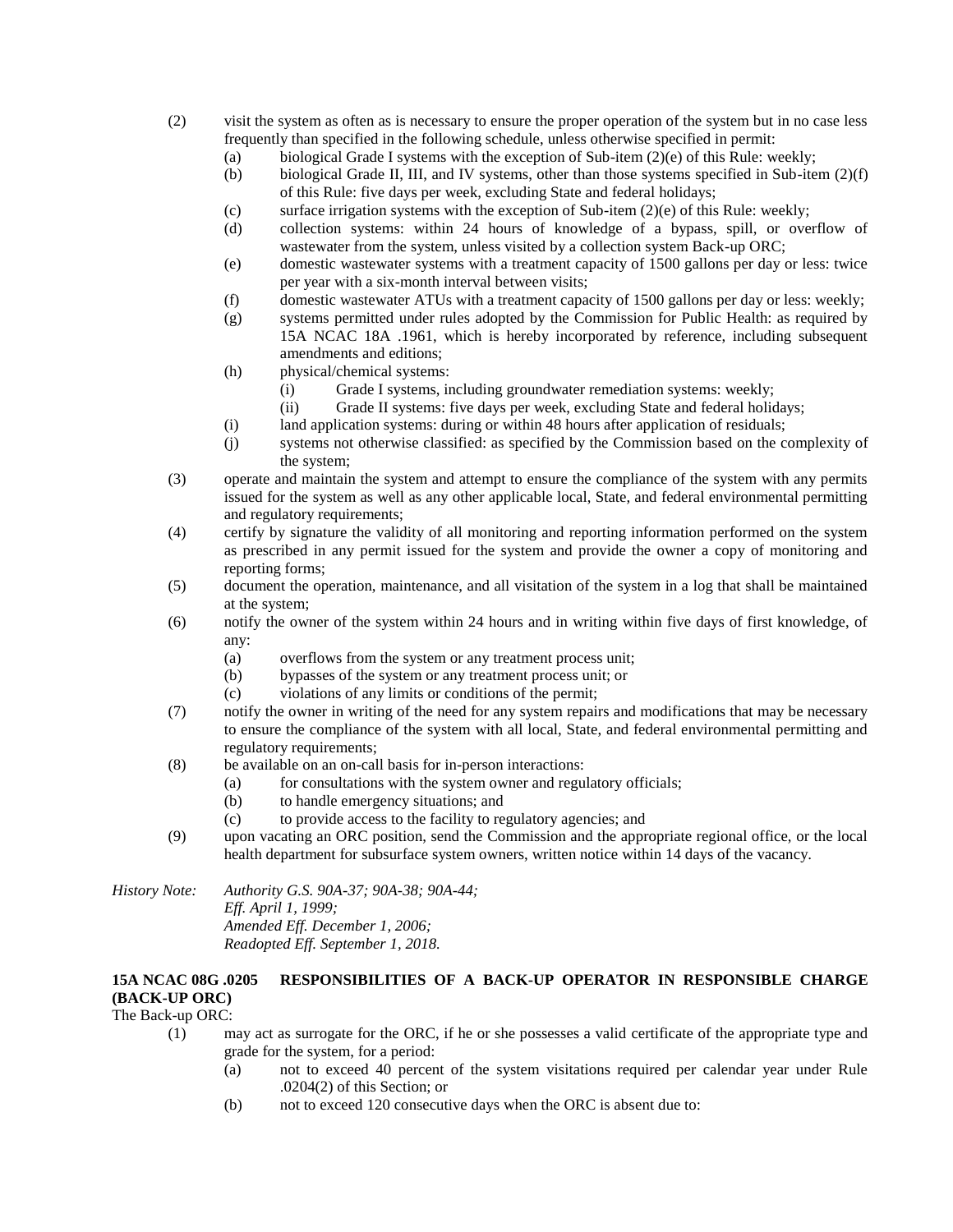- (i) the vacancy of the ORC position; or
- (ii) personal or familial illness;
- (2) shall fulfill all of the requirements of Rule .0204 of this Section when acting as surrogate for the ORC; and
- (3) upon vacating a Back-up ORC position, send the Commission and the appropriate regional office, or the local health department for owners of subsurface systems, written notice within 14 days of the vacancy.

*History Note: Authority G.S. 90A-37; 90A-38; 90A-44; Eff. April 1, 1999; Amended Eff. December 1, 2006; Pursuant to G.S. 150B-21.3A, rule is necessary without substantive public interest Eff. July 26, 2015; Amended Eff. September 1, 2018.*

# **SECTION .0300 - CLASSIFICATION OF WATER POLLUTION CONTROL SYSTEMS**

# **15A NCAC 08G .0301 APPLICABILITY**

(a) Notwithstanding the requirements in Rules .0302 through .0307 of this Section, the Commission shall modify the classification of a water pollution control system when:

- (1) conditions created by system design features, or inherent operational requirements exist that make operation of the system more or less complex than when the system was first permitted;
- (2) upgrades or other modifications to a system are completed; or
- (3) changes in Commission classification rules are made.

(b) In-plant processes and related water pollution control equipment that are integral parts of direct industrial production shall not be considered water pollution control systems for the purpose of this Section.

(c) Water pollution control systems permitted under rules adopted by the Commission for Public Health shall be classified pursuant to Rule .0307 of this Section.

(d) Water pollution control systems permitted under rules adopted by the Environmental Management Commission shall be classified pursuant to Rules .0302 through .0308 of this Section.

(e) Reservoirs, settling ponds, and associated pumps and piping that are an integral part of closed-loop water recycle systems for the non-biological and non-toxic treatment of process water at sand, gravel, and crushed stone operations shall not be subject to the requirements of these Rules unless the Commission determines that the system is not being operated or maintained in accordance with permit conditions, as reported by regional office DEQ staff or from citizen complaints.

(f) Any water pollution control system, regardless of type or ownership, may be classified and required to designate an ORC and a Back-up ORC, in the event that the Commission determines that the system is not being operated or maintained in accordance with permit conditions, as reported by regional office DEQ staff or from citizen complaints.

*History Note: Authority G.S. 90A-37; Eff. April 1, 1999; Amended Eff. December 1, 2006; Readopted Eff. September 1, 2018.*

# **15A NCAC 08G .0302 CLASSIFICATION OF BIOLOGICAL WATER POLLUTION CONTROL TREATMENT SYSTEMS**

(a) The following discharging systems shall be assigned a classification of Grade I Biological Water Pollution Control System unless the permitted design flow, or operational complexity of the system requires a higher classification:

- (1) septic tank/ media filter systems;
- (2) biological lagoon systems; and
- (3) constructed wetlands and associated appurtenances.

(b) Systems that utilize an activated sludge or submerged fixed growth process with a permitted flow less than or equal to 0.5 million gallons per day (mgd) shall be assigned the classification of Grade II Biological Water Pollution Control System.

(c) Systems utilizing an activated sludge or submerged fixed growth process with permitted flows of greater than 0.5 through 2.5 mgd shall be assigned the classification of Grade III Biological Water Pollution Control System.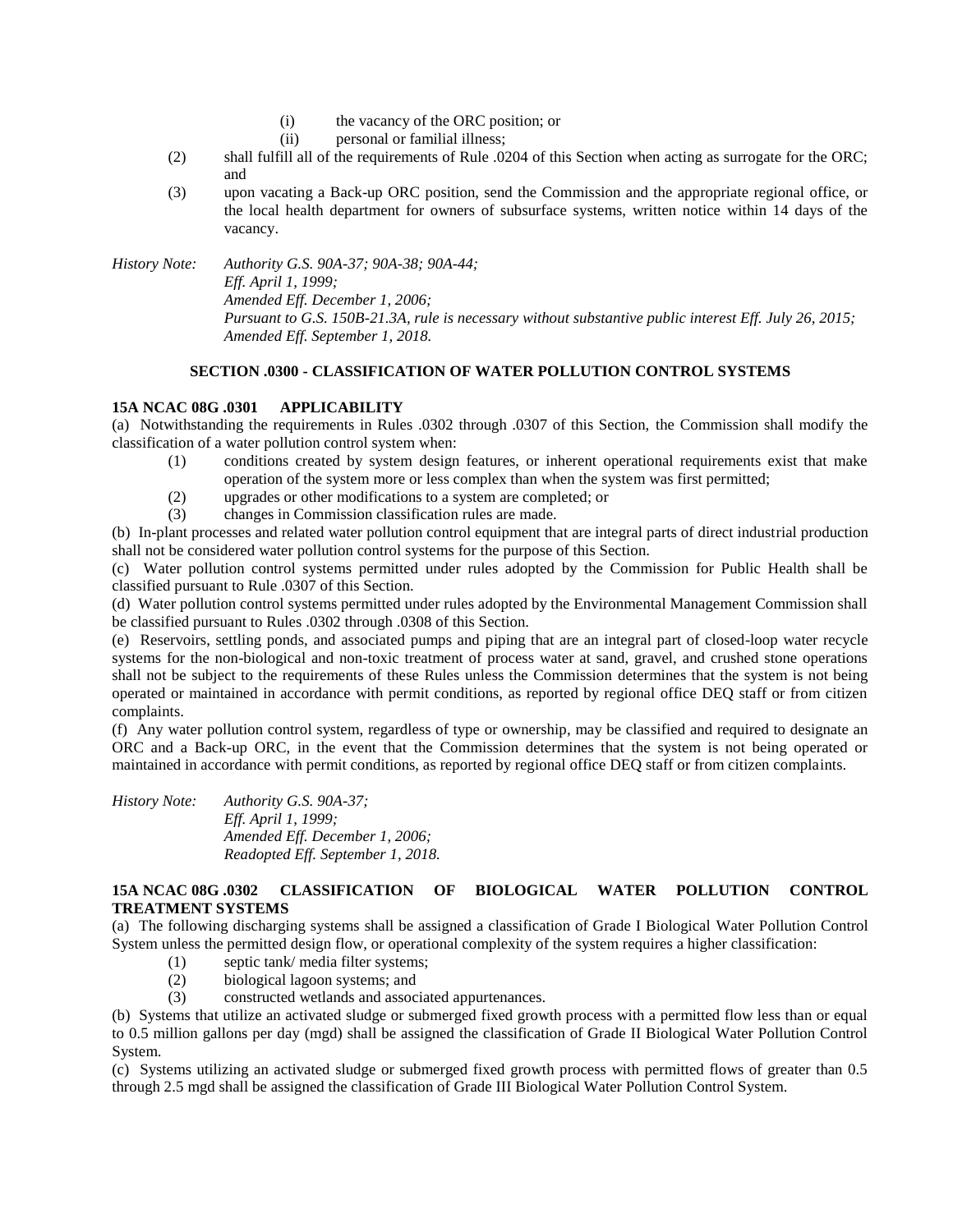(d) Systems utilizing an activated sludge or submerged fixed growth process with a permitted flow greater than 2.5 mgd shall be assigned a classification of Grade IV Biological Water Pollution Control System.

(e) Any system receiving a classification of Grade II Biological Water Pollution Control System that is required to comply with a permit limit for Total Nitrogen or Total Phosphorus shall be assigned the classification of Grade III Biological Water Pollution Control System.

(f) Any system receiving a classification of Grade III Biological Water Pollution Control System that is required to comply with a permit limit for Total Nitrogen or Total Phosphorus shall be assigned the classification of Grade IV Biological Water Pollution Control System.

*History Note: Authority G.S. 90A-37; Eff. April 1, 1999; Amended Eff. December 1, 2006; Readopted Eff. September 1, 2018.*

#### **15A NCAC 08G .0303 CLASSIFICATION OF WATER POLLUTION CONTROL COLLECTION SYSTEMS**

(a) Water pollution control collection systems operated to convey wastewater to water pollution control systems which are permitted or tributary to municipalities, regional water pollution control systems, water and sewer authorities, public utilities, or are a Grade II, III or IV state or federally owned system, are subject to classification in accordance with Rule .0303(b) of this Section. Any collection system, regardless of ownership, is classified pursuant to this Rule and required to designate an Operator in Responsible Charge (ORC) and a Back-up Operator in Responsible Charge (Back-up ORC) if the Commission determines that the system is not being operated and maintained in a manner which prevents the escape of wastewater from the system into the environment.

(b) Collection systems are assigned the lower grade classification that is either:

- (1) the same as the grade of the biological water pollution control system to which the collection system is tributary; or
- (2) based on the population served by the collection system in accordance with the following chart:

| (A) | $1,500$ or less  | Grade I:   |
|-----|------------------|------------|
| (B) | 1,501 to 15,000  | Grade II:  |
| (C) | 15,001 to 50,000 | Grade III: |
| (D) | $50.001$ or more | Grade IV.  |
|     |                  |            |

In the event that the population served cannot be determined, the equivalent population served shall be calculated by using the design flow of the system divided by a flow of 60 gallons per day per person.

*History Note: Authority G.S. 90A-37; Eff. April 1, 1999; Amended Eff. December 1, 2006; Pursuant to G.S. 150B-21.3A, rule is necessary without substantive public interest Eff. July 26, 2015.*

#### **15A NCAC 08G .0304 CLASSIFICATION OF SURFACE IRRIGATION WATER POLLUTION CONTROL SYSTEMS**

(a) Systems that utilize surface irrigation for the treatment, reuse, or disposal of wastewater shall be classified as surface irrigation water pollution control systems. Those systems that contain only preliminary treatment processes such as septic tanks, media filters, oil/water separators, lagoons, storage basins, physical screening, or sedimentation processes shall not be subject to the additional operator requirements as specified in Rule .0302 or .0306 of this Section.

(b) Any surface irrigation system that has as part of its treatment process systems other than those specified in Paragraph (a) of this Rule, shall be subject to additional classification pursuant to these Rules.

*History Note: Authority G.S. 90A-37; Eff. April 1, 1999; Amended Eff. December 1, 2006; Readopted Eff. September 1, 2018.*

## **15A NCAC 08G .0305 CLASSIFICATION OF LAND APPLICATION OF RESIDUALS SYSTEMS**

The following systems shall be classified as land application of residuals systems if permitted for the land application of:

(1) residuals that are produced by a water pollution control system, water supply treatment facility, as defined in G.S. 90A-20.1, or air pollution control facility, as defined in G.S. 159C-3(2); or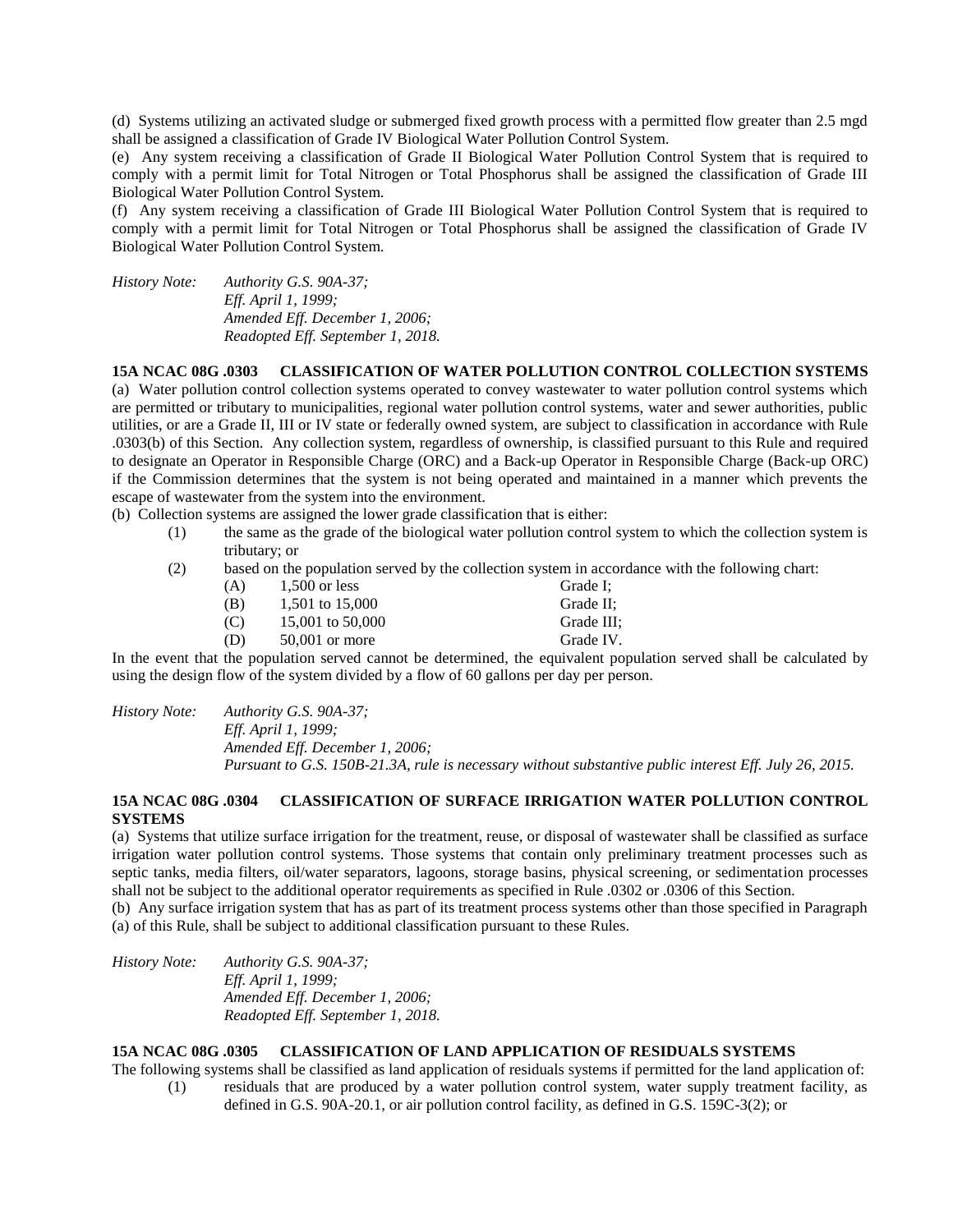(2) contaminated soils.

*History Note: Authority G.S. 90A-37; Eff. April 1, 1999; Amended Eff. December 1, 2006; Pursuant to G.S. 150B-21.3A, rule is necessary without substantive public interest Eff. July 26, 2015; Amended Eff. September 1, 2018.*

# **15A NCAC 08G .0306 CLASSIFICATION OF PHYSICAL/CHEMICAL WATER POLLUTION CONTROL TREATMENT SYSTEMS**

(a) Any water pollution control system, including systems designed for the remediation of contaminated groundwater, that utilizes a physical process to treat wastewaters shall be classified as a Grade I Physical/Chemical Water Pollution Control System.

(b) Any water pollution control system that utilizes a chemical process to treat wastewaters, including those systems whose treatment processes are augmented by physical processes, shall be classified as a Grade II Physical/Chemical Water Pollution Control System. Any reverse osmosis, electrodialysis, and ultrafiltration system shall be classified as a Grade II Physical/Chemical Water Pollution Control System.

(c) Any water pollution control system that has as part of its treatment process a biological water pollution control system shall be subject to additional classification as a biological water pollution control system.

(d) Any water pollution control system subject to classification under Rule .0302 of this Section utilizing a physical or chemical process to enhance an activated sludge or fixed growth process shall not be subject to additional classification under this Rule.

*History Note: Authority G.S. 90A-37; Eff. April 1, 1999; Amended Eff. December 1, 2006; Readopted Eff. September 1, 2018.*

**15A NCAC 08G .0307 CLASSIFICATION OF SUBSURFACE WATER POLLUTION CONTROL SYSTEMS** (a) Systems permitted under rules adopted by the Environmental Management Commission that utilize the soil for the subsurface treatment and disposal of wastewater shall be classified as subsurface water pollution control systems. (b) Any subsurface water pollution control system that is required to have a certified operator under 15A NCAC 18A

.1961 shall be deemed classified as a subsurface water pollution control system.

(c) Any subsurface water pollution control system that has as part of its treatment process a water pollution control system that may be classified under Rules .0302 through .0306 of this Section shall be subject to additional classification if required by rules for wastewater systems adopted by the Commission for Public Health based upon system complexity and the designated treatment standard. If the subsurface system consists only of septic tanks, pump tanks, siphon or pump dosing systems, media filters, grease traps or grease interceptors, or oil/water separators, and subsurface disposal of the wastewater, additional classification shall not be required.

*History Note: Authority G.S. 90A-37; Eff. April 1, 1999; Readopted Eff. September 1, 2018.*

# **15A NCAC 08G .0308 SYSTEMS NOT OTHERWISE CLASSIFIED**

The Commission may classify any water pollution control system which is not otherwise classified when that system is receiving wastewater that has distinctly different characteristics from typical domestic wastewater or is a water pollution control system which contains treatment processes that are sufficiently different from the conventional treatment processes classified in Rules .0302 through .0306 of this Section.

*History Note: Authority G.S. 90A-37; Eff. April 1, 1999; Pursuant to G.S. 150B-21.3A, rule is necessary without substantive public interest Eff. July 26, 2015.*

# **SECTION .0400 - ELIGIBILITY REQUIREMENTS FOR EXAMINATIONS**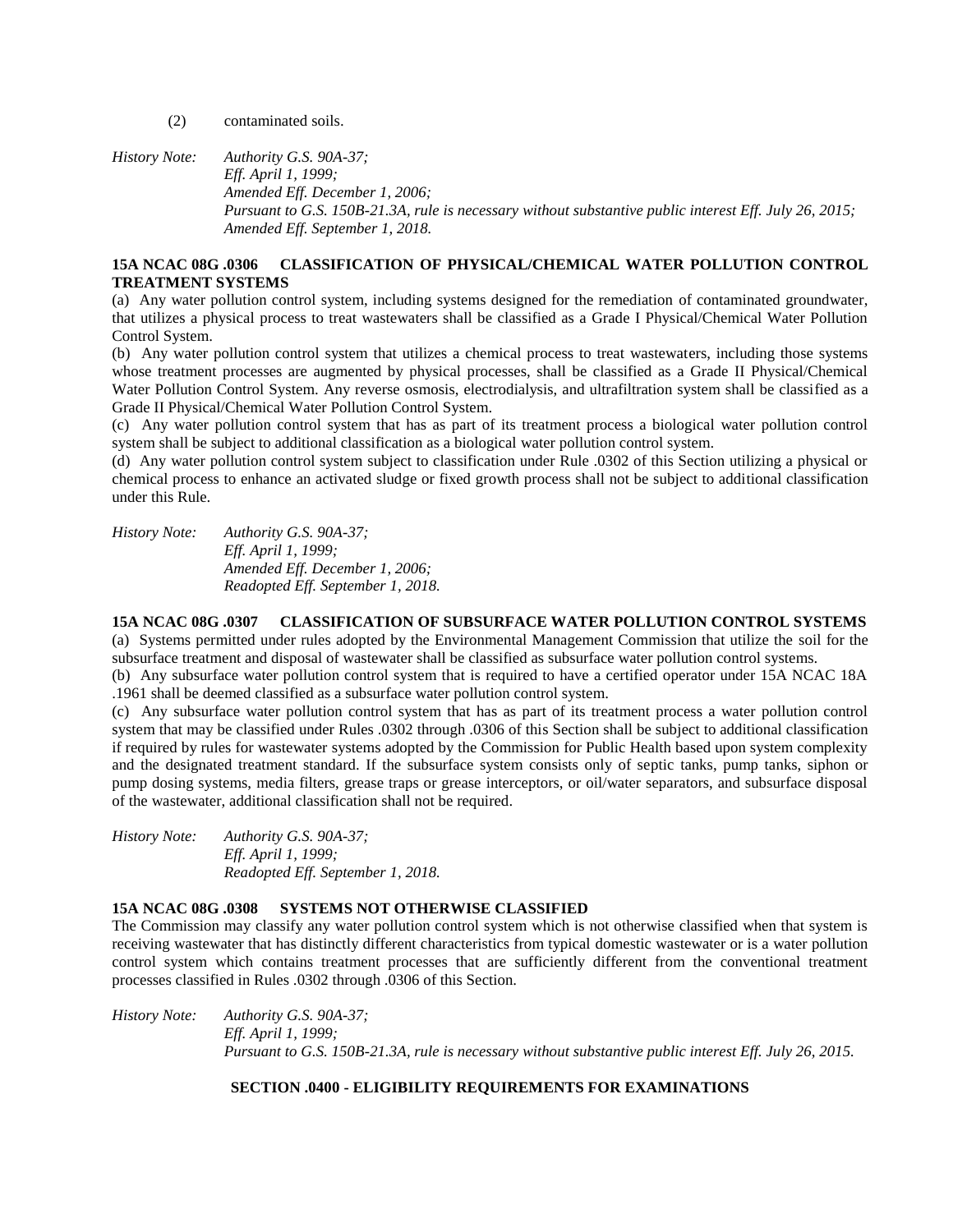# **15A NCAC 08G .0401 GENERAL REQUIREMENTS**

(a) An applicant for certification as an operator of a water pollution control system must meet the following criteria and possess the knowledge and abilities listed as they relate to the specific type of system for which certification is being sought and shall, at a minimum, include:

- (1) possess a high school diploma or a general educational development (GED) equivalent;
- (2) be at least 18 years of age;
- (3) have a general knowledge of typical wastewater characteristics and treatment processes; and
- (4) have the ability to:
	- (A) read and understand the statutes and rules which govern water pollution control system operators and the operation of the type of system for which certification is being sought;
	- (B) perform mathematical calculations required to operate the system for which certification is being sought;
	- (C) complete and maintain logs and regulatory reporting forms required to document the proper operation of the system; and
	- (D) safely and effectively operate the equipment employed in the type of system for which certification is being sought; and
	- (E) describe the general maintenance requirements for such equipment.

(b) An applicant who has failed to achieve a passing score on a specific type and grade of examination after three consecutive attempts must:

- (1) attend and successfully complete approved training for the same type and grade as the certification being sought; and
- (2) provide verification, in the form of a certificate of completion or other such documentation, of the successful completion of the required training with any subsequent application made to the Commission to sit for the examination.

(c) An applicant for certification must not have had any certification revoked by the Commission within the two - year period prior to the date of the application for certification.

(d) An applicant for certification is not allowed to sit for any examination offered by the Commission during the period of a suspension of any certification held by the applicant with the Commission.

(e) An applicant who holds a valid biological or collection certification of any level on April 1, 1999, may progress to the highest level of certification of the same type without meeting the requirements of Subparagraph (a)(1) of this Rule.

*History Note: Authority G.S. 90A-37; Eff. April 1, 1999; Amended Eff. December 1, 2006; Pursuant to G.S. 150B-21.3A, rule is necessary without substantive public interest Eff. July 26, 2015.*

# **15A NCAC 08G .0402 ELIGIBILITY REQUIREMENTS FOR BIOLOGICAL WATER POLLUTION CONTROL SYSTEM OPERATORS**

Eligibility for certification as a Biological Water Pollution Control System Operator is based on the following qualifications:

- (1) for Grade I certification, the applicant must:
	- (a) have successfully completed approved training for Grade I Biological Water Pollution Control System operators.
- (2) for Grade II certification, the applicant must:
	- (a) hold a valid North Carolina Grade I Biological Water Pollution Control System Operator certificate;
	- (b) have 6 months of actual experience at a Grade II or higher biological water pollution control system; and
	- (c) have successfully completed approved training for Grade II Biological Water Pollution Control System operators.
- (3) for Grade III certification, the applicant must:
	- (a) hold a valid North Carolina Grade II Biological Water Pollution Control System Operator certificate;
	- (b) have successfully completed approved training for Grade III Biological Water Pollution Control System operators; and
	- (c) either: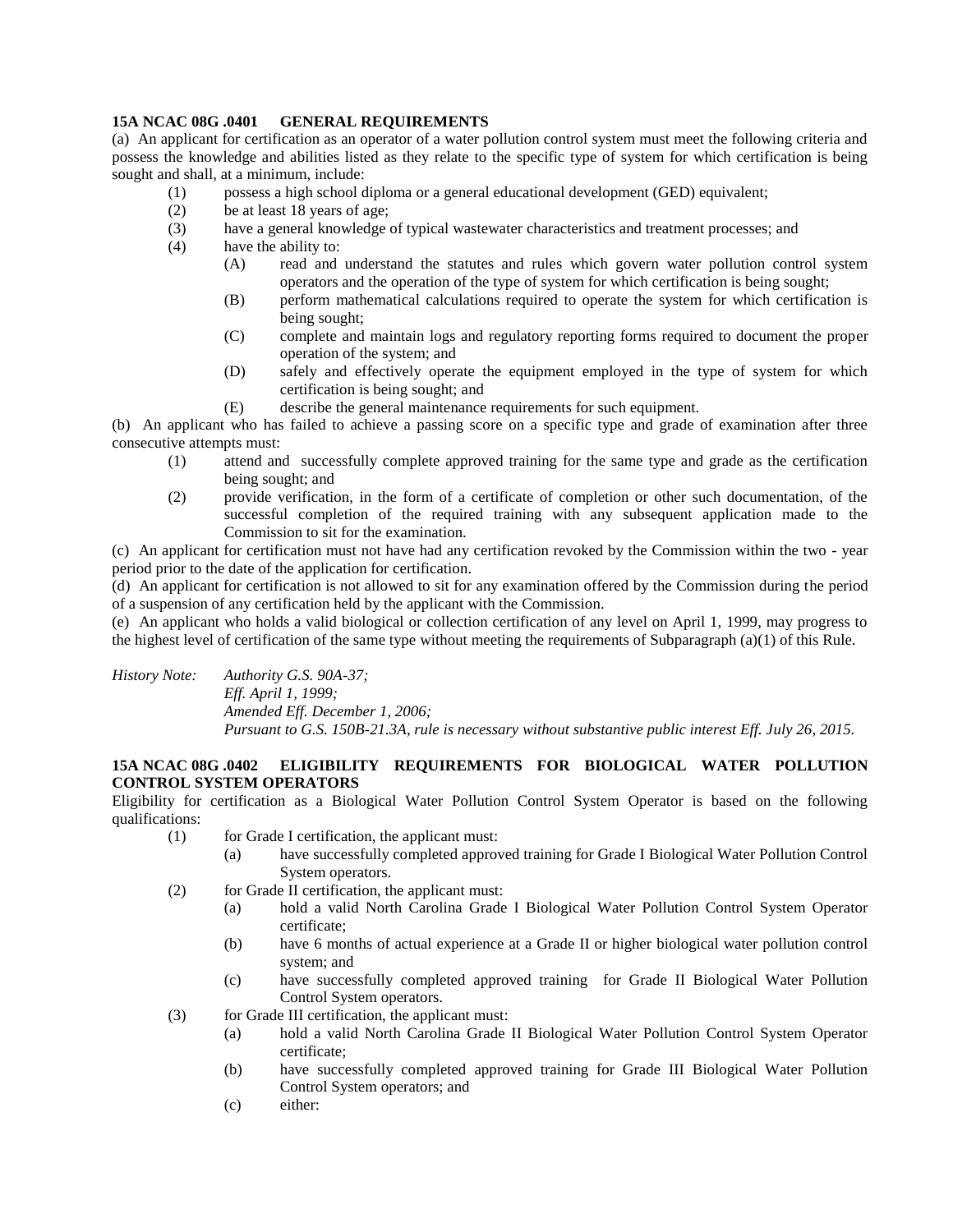- (i) have two years of actual experience at a Grade II, or higher, biological water pollution control system, or
- (ii) be a graduate of two or four year college or university and have taken, and passed, a minimum of six courses in the basic sciences and have 18 months of actual experience at a Grade II, or higher, biological water pollution control system.
- (4) for Grade IV certification, the applicant must:
	- (a) hold a valid North Carolina Grade III Biological Water Pollution Control System Operator certificate;
	- (b) have successfully completed approved training for Grade IV Biological Water Pollution Control System operators; and
	- (c) either:
		- (i) have three years of actual experience at a Grade III, or higher, biological water pollution control system, or
		- (ii) be a graduate of a two or four year college or university and have taken, and passed, a minimum of six courses in the basic sciences and have two years of actual experience at a Grade III, or higher, biological water pollution control system.

*History Note: Authority G.S. 90A-39. Eff. April 1, 1999; Amended Eff. December 1, 2006; Pursuant to G.S. 150B-21.3A, rule is necessary without substantive public interest Eff. July 26, 2015.*

# **15A NCAC 08G .0403 ELIGIBILITY REQUIREMENTS FOR WATER POLLUTION CONTROL COLLECTION SYSTEM OPERATORS**

Eligibility for certification as a Water Pollution Control Collection System Operator is based on the following qualifications:

- (1) for Grade I certification, the applicant must: have successfully completed approved training for Grade I water pollution control collection system operators.
- (2) for Grade II certification, the applicant must:
	- (a) hold a valid North Carolina Grade I Water Pollution Control Collection System Operator certificate;
	- (b) have six months of actual experience in water pollution control collection system operations; and
	- (c) have successfully completed approved training for Grade II water pollution control collection system operators.
- (3) for Grade III certification, the applicant must:
	- (a) hold a valid North Carolina Grade II Water Pollution Control Collection System Operator certificate;
	- (b) have successfully completed approved training for Grade III water pollution control collection system operators; and
	- (c) either:
		- (i) have two years of actual experience in water pollution control collection system operations, or
		- (ii) be a graduate of a two or four year college or university and have taken and passed, a minimum of six courses in a field directly related to the operation and maintenance of a collection system, e.g. civil, mechanical, or environmental engineering, and have one year of actual experience in the operation of a water pollution control collection system.
- (4) for Grade IV certification, the applicant must:
	- (a) hold a valid North Carolina Grade III Water Pollution Control Collection System Operator certificate;
	- (b) have successfully completed approved training for Grade IV water pollution control collection system operators; and
	- (c) either:
		- (i) have three years of actual experience in water pollution control collection system operations, or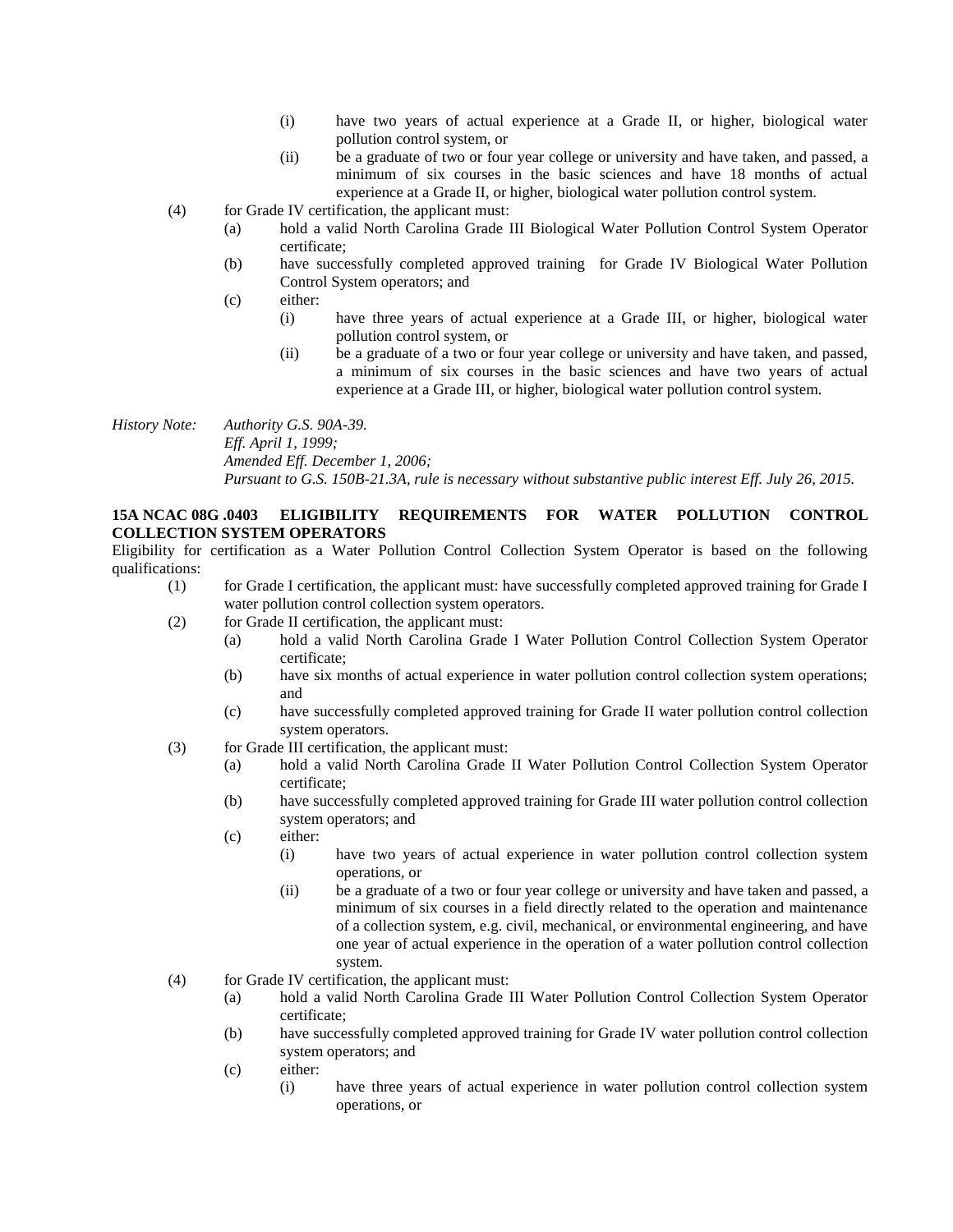(ii) be a graduate of a two or four year college or university and have taken and passed, a minimum of six courses in a field directly related to the operation and maintenance of a collection system, e.g. civil, mechanical, or environmental engineering, and have two years of actual experience in the operation of a water pollution control collection system.

*History Note: Authority G.S. 90A-39; Eff. April 1, 1999; Amended Eff. December 1, 2006; Pursuant to G.S. 150B-21.3A, rule is necessary without substantive public interest Eff. July 26, 2015.*

# **15A NCAC 08G .0404 ELIGIBILITY REQUIREMENTS FOR LAND APPLICATION OF RESIDUALS OPERATORS**

An applicant for certification as a Land Application of Residuals Operator shall have successfully completed approved training for land application of residuals operators and shall have met one of the following:

- (1) have one year of actual experience in the land application of residuals;
- (2) be a graduate of a two or four-year college or university and have taken and passed six courses in the basic sciences; or
- (3) hold a valid Grade II or higher biological water pollution control system operator certification.

*History Note: Authority G.S. 90A-39; Eff. April 1, 1999; Amended Eff. December 1, 2006; Pursuant to G.S. 150B-21.3A, rule is necessary without substantive public interest Eff. July 26, 2015; Amended Eff. September 1, 2018.*

# **15A NCAC 08G .0405 ELIGIBILITY REQUIREMENTS FOR PHYSICAL/CHEMICAL WATER POLLUTION CONTROL SYSTEM OPERATORS**

Eligibility for certification as a Physical/Chemical Water Pollution Control System Operator shall be based on the following qualifications:

- (1) for the Grade I, the individual shall have successfully completed approved training for Grade I Physical/Chemical Water Pollution Control System Operators.
- (2) for the Grade II, the individual shall:
	- (a) possess a valid Grade I Physical/Chemical Water Pollution Control System Operator certificate;
	- (b) have one year of actual experience at a Grade II Physical/Chemical Water Pollution Control System or at an industrial pretreatment or indirect discharge permitted facility; and
	- (c) have successfully completed approved training for Grade II Physical/Chemical Water Pollution Control System Operators.

*History Note: Authority G.S. 90A-39; Eff. April 1, 1999; Amended Eff. December 1, 2006; Pursuant to G.S. 150B-21.3A, rule is necessary without substantive public interest Eff. July 26, 2015; Amended Eff. September 1, 2018.*

## **15A NCAC 08G .0406 ELIGIBILITY REQUIREMENTS FOR SURFACE IRRIGATION WATER POLLUTION CONTROL SYSTEM OPERATORS**

An applicant for certification as a Surface Irrigation Water Pollution Control System Operator shall have successfully completed approved training for surface irrigation water pollution control system operators and shall have met one of the following:

- (1) have one year of actual experience in the operation of a surface irrigation water pollution control system;
- (2) be a graduate of a two or four-year college or university and have taken and passed six courses in the basic sciences;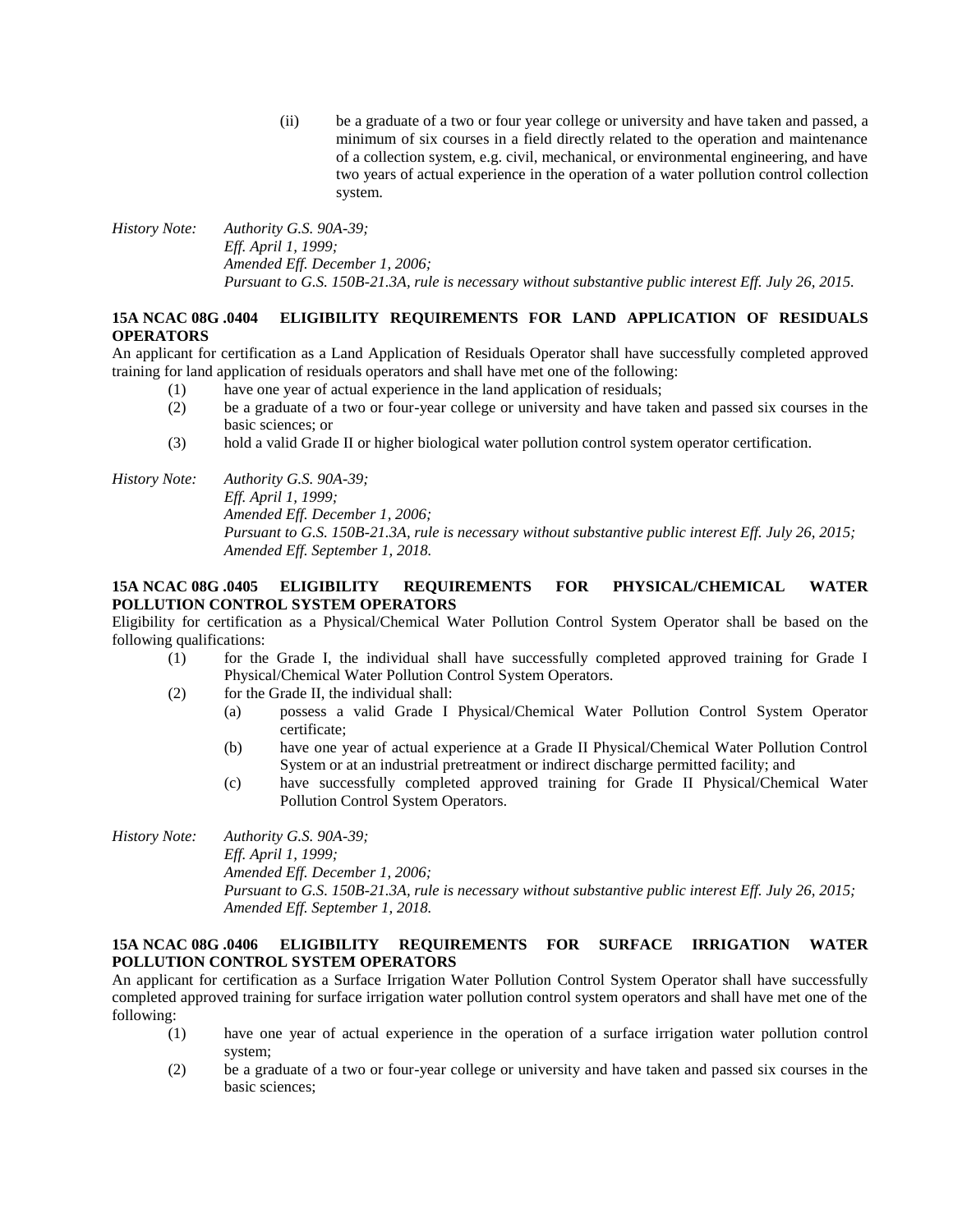- (3) be a private homeowner who intends to operate only his or her own domestic surface irrigation water pollution control system; or
- (4) hold a valid Grade II or higher biological water pollution control system operator certification.

*History Note: Authority G.S. 90A-39; Eff. April 1, 1999; Amended Eff. December 1, 2006; Pursuant to G.S. 150B-21.3A, rule is necessary without substantive public interest Eff. July 26, 2015; Amended Eff. September 1, 2018.*

### **15A NCAC 08G .0407 ELIGIBILITY REQUIREMENTS FOR SUBSURFACE WATER POLLUTION CONTROL SYSTEM OPERATORS**

An applicant for certification as a Subsurface Water Pollution Control System Operator shall have successfully completed approved training for subsurface water pollution controls system operators and shall have met one of the following:

- (1) have one year of actual experience in the operation of a subsurface water pollution control system;
- (2) be a graduate of a two or four-year college or university and have taken and passed six courses in the basic sciences;
- (3) be a private homeowner who intends to operate only his or her own domestic subsurface water pollution control system; or
- (4) hold a valid Grade II or higher biological water pollution control system operator certification.

*History Note: Authority G.S. 90A-39;*

*Eff. April 1, 1999; Amended Eff. December 1, 2006;*

*Pursuant to G.S. 150B-21.3A, rule is necessary without substantive public interest Eff. July 26, 2015; Amended Eff. September 1, 2018.*

# **15A NCAC 08G .0408 ELIGIBILITY REQUIREMENTS FOR OPERATOR IN TRAINING (OIT) CERTIFICATION**

(a) The Commission may allow an applicant for any water pollution control system operator certificate to take the examination if the individual has met all of the prerequisite education and certification requirements but is unable to meet the actual experience requirement.

(b) Upon achieving a passing score on the examination, the applicant shall be issued an Operator In Training (OIT) certificate of the same type and grade as the examination.

(c) The Operator In Training (OIT) must not be designated as the Operator in Responsible Charge (ORC) or Back-up Operator In Responsible Charge (Back-Up ORC) of a system.

(d) Operator In Training (OIT) certificates must be renewed annually as stipulated in 15A NCAC 08G .0701.

(e) When the holder of an Operator in Training (OIT) certificate completes the prerequisite experience for the permanent certificate at that type and level, the holder must submit an application documenting the experience, with the appropriate fee for a replacement certificate in order to receive the permanent certificate at that level.

*History Note: Authority G.S. 90A-39; Eff. April 1, 1999; Amended Eff. December 1, 2006; Pursuant to G.S. 150B-21.3A, rule is necessary without substantive public interest Eff. July 26, 2015.*

# **15A NCAC 08G .0409 ELIGIBILITY REQUIREMENTS FOR CONDITIONAL WATER POLLUTION CONTROL SYSTEM OPERATORS**

Conditional Certificates shall remain valid contingent upon the individuals holding the certificates meeting renewal requirements as found in Section .0700 of this Subchapter.

*History Note: Authority G.S. 90A-39; Eff. April 1, 1999; Amended Eff. December 1, 2006; Pursuant to G.S. 150B-21.3A, rule is necessary without substantive public interest Eff. July 26, 2015.*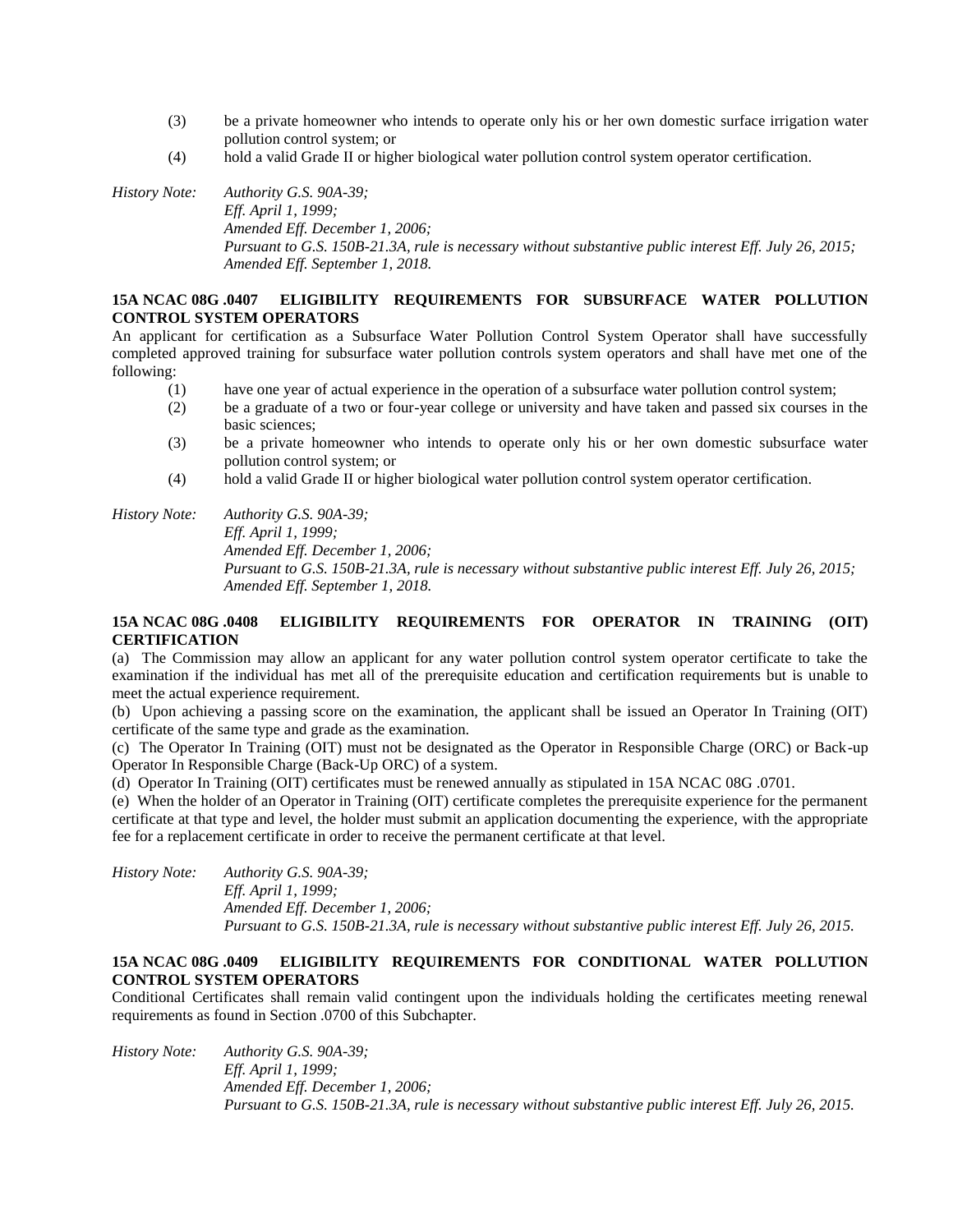## **15A NCAC 08G .0410 RECIPROCITY CERTIFICATION**

(a) The Commission shall issue certification(s) to an individual certified in other states or legal jurisdictions if the individual:

- (1) meets or exceeds all eligibility requirements or the equivalent set forth in Rules .0402 to .0408 of this Section, with the exception of completion of approved training;
- (2) submits an Application for Reciprocity Form with the one hundred dollar (\$100.00) Reciprocity Certificate fee as set forth in G.S. 90A-42(a)(6). The Application for Reciprocity Form may be found at: https://deq.nc.gov/about/divisions/water-resources/operator-certification/wastewater-operatorcertification/wastewater-operator-certification- exams, and shall include the following:

(A) the applicant's name, Social Security number, mailing address, and contact information;

- (B) the type and grade of certification sought;
- (C) the date and location of exam requested;
- (D) the type and grade of certification held in another state;
- (E) educational information;
- (F) professional schools and training completed;
- (G) employment information; and
- (H) operational experience;
- (3) provides a letter of verification from the certifying state agency that applicant is certified at the stated level and that no disciplinary actions are outstanding against the applicant; and
- (4) achieves a passing score on a Commission-administered examination of the same type and grade as that for which reciprocity certification is being requested. The requirement for completion of approved training shall be waived in the case of applicants pursuant to this Rule.

(b) An applicant who has failed to achieve a passing score on the Commission-administered exam for the same type and grade of certification within the last two years is ineligible to apply under this Rule.

(c) Applicants that fail to achieve a passing score on three examinations shall be required to successfully complete the approved training for that certification before becoming eligible to take the examination again.

(d) Applicants who obtain certification by providing false information to the Commission shall be subject to disciplinary actions as set forth in Section .0800 of this Subchapter.

*History Note: Authority G.S. 90A-40;*

*Eff. December 1, 2006;*

*Pursuant to G.S. 150B-21.3A, rule is necessary without substantive public interest Eff. July 26, 2015; Amended Eff. September 1, 2018.*

# **SECTION .0500 - CERTIFICATION BY EXAMINATION**

#### **15A NCAC 08G .0501 APPLYING FOR EXAMINATION**

(a) All applications for examination submitted to the Commission shall be:

- (1) submitted on a Examination Application found at https://deq.nc.gov/about/divisions/waterresources/operator-certification/wastewater-operator-certification/wastewater-operator-certificationdownloads. The Application Form shall include the following:
	- (A) the applicant's name, mailing address, and contact information;
	- (B) the applicant's Social Security number (if a first-time applicant) or certification number;
	- (C) the type and grade of certification sought;
	- (D) the date and location of exam requested;
	- (E) approved training and educational information;
	- (F) employment information;
	- (G) operational experience;
	- (H) the applicant's supervisor's signature; and
	- (I) the applicant's signature.
- (2) accompanied by the eighty-five dollar  $(\$85.00)$  application fee per G.S.  $90A-42(a)(1)$ ;
- (3) completed with all required information, documentation, and signatures provided; and
- (4) postmarked at least 30 days prior to the scheduled date of the examination, as indicated on the Commission website.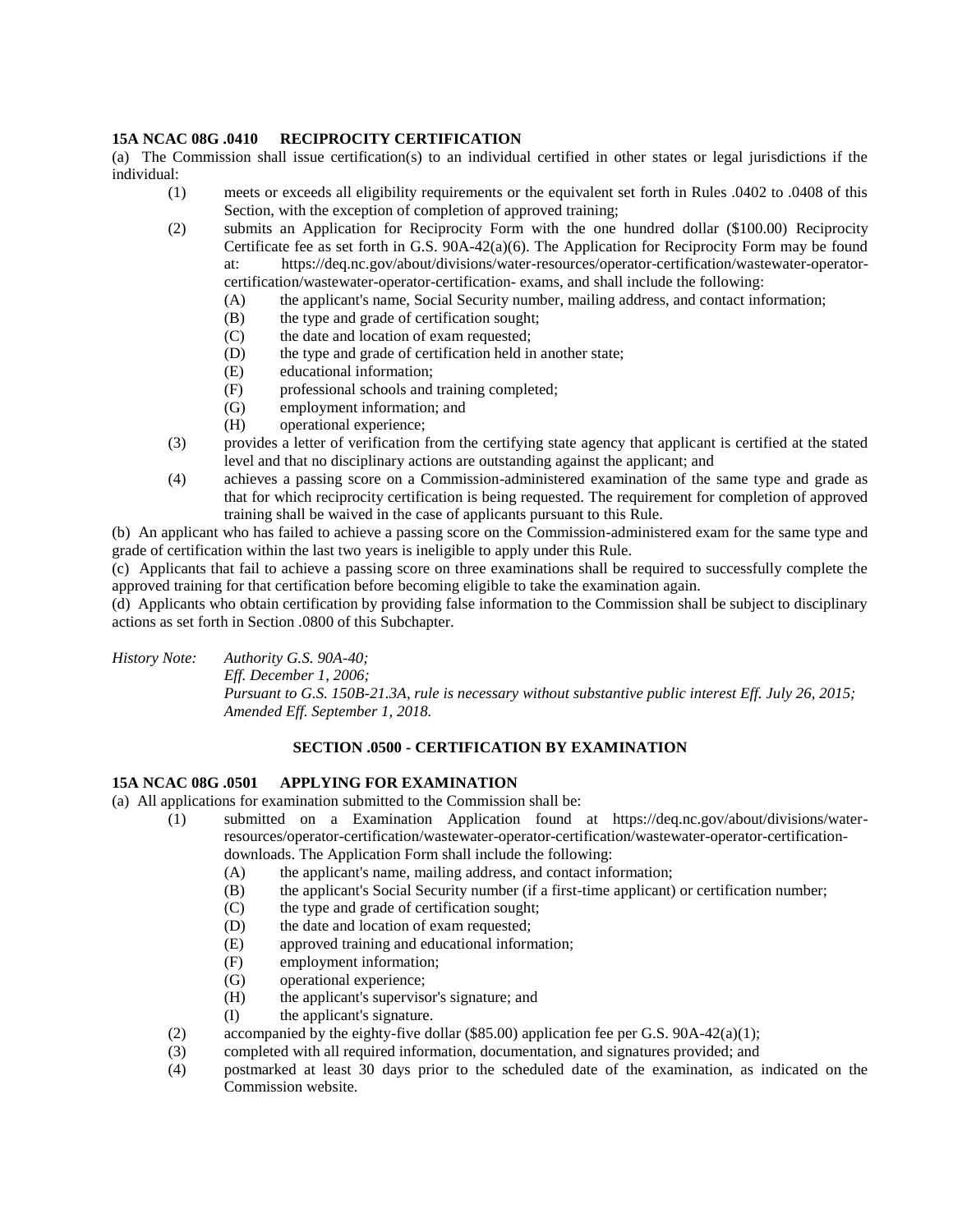(b) Upon receipt by the Commission, the application shall be reviewed for completeness and a determination as to the eligibility of the applicant to sit for the requested examination shall be made based on eligibility requirements set forth in Rules .0401 through .0408 of this Subchapter. Incomplete applications shall be returned to the applicant.

(c) Each applicant shall be notified, in writing, of the applicant's eligibility to sit for the requested examination. Individuals determined to be eligible for an examination shall be sent written notification containing information concerning the date, time, and location of the examination. This written notification shall be considered a receipt from the Commission to the applicant for the examination fee. Applicants found to be ineligible for an examination shall be sent written notification of the ineligibility determination.

(d) Any applicant who obtains certification by supplying false information to the Commission shall be subject to disciplinary action as set forth in Section .0800 of this Subchapter.

*History Note: Authority G.S. 90A-39; 90A-41; 90A-42; Eff. April 1, 1999; Amended Eff. December 1, 2006; Pursuant to G.S. 150B-21.3A, rule is necessary without substantive public interest Eff. July 26, 2015; Amended Eff. September 1, 2018.*

#### **15A NCAC 08G .0502 INELIGIBLE APPLICANTS**

*History Note: Authority G.S. 90A-39; Eff. April 1, 1999; Repealed Eff. December 1, 2006.*

#### **15A NCAC 08G .0503 EXAMINATION ADMINISTRATION**

(a) The Commission shall set the dates, times, and locations for all examinations.

(b) Examinations may be administered by the Commission at any time, or at any location, when a sufficient number of applications have been received to warrant such an examination.

(c) Before each applicant receives an examination paper, an applicant shall display a valid driver's license, photo identification or other form of identification satisfactory to the proctor.

*History Note: Authority G.S. 90A-39; Eff. April 1, 1999; Amended Eff. December 1, 2006; Pursuant to G.S. 150B-21.3A, rule is necessary without substantive public interest Eff. July 26, 2015.*

#### **15A NCAC 08G .0504 EXAMINATION GRADING**

(a) A passing score on any examination administered by the Commission is 70 percent of the available points on the examination.

(b) Each applicant, and only the applicant, shall be notified, in writing, of the results on an examination.

(c) If a passing score is attained by an applicant on an examination, the written notification to the applicant shall constitute the certification of the applicant as an operator or operator in training of a water pollution control system of the same type and grade as the examination.

*History Note: Authority G.S. 90A-39; 90A-40; Eff. April 1, 1999; Amended Eff. December 1, 2006; Pursuant to G.S. 150B-21.3A, rule is necessary without substantive public interest Eff. July 26, 2015.*

#### **15A NCAC 08G .0505 EXAMINATION REVIEWS**

(a) Any applicant who fails to make a passing score on an examination shall be allowed to review his or her exam at a date, time, and location specified by the Commission. Notification of the reviews shall be sent using the address submitted upon application and this shall be the only opportunity the applicant shall be allowed for reviewing the examination.

(b) An applicant shall not be allowed to review the examination within 30 days of an upcoming examination date.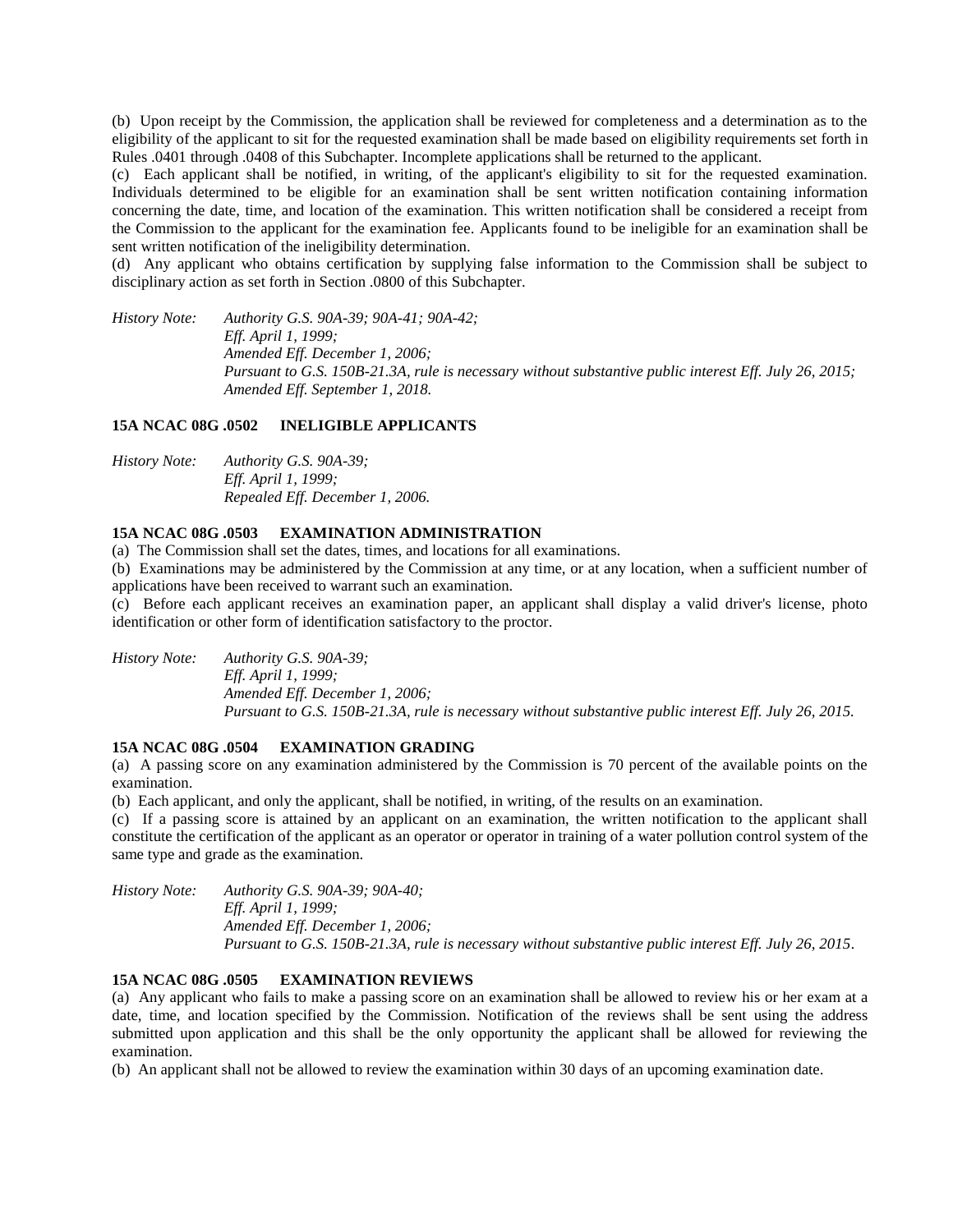(c) All examinees shall receive a report that summarizes his or her performance on the exam, including the score, subject matter areas from which the questions were drawn, as well as correct and incorrect responses to each question. Specific questions from the exam shall not be included in this report.

*History Note: Authority G.S. 90A-39; Eff. April 1, 1999; Amended Eff. December 1, 2006; Readopted Eff. September 1, 2018.*

#### **SECTION .0600 - CERTIFICATION WITHOUT EXAMINATION**

### **15A NCAC 08G .0601 RECIPROCITY CERTIFICATION**

*History Note: Authority G.S. 90A-40; 90A-42; Eff. April 1, 1999; Repealed Eff. December 1, 2006.*

### **15A NCAC 08G .0602 TEMPORARY CERTIFICATES**

(a) Temporary certificates, of any type and grade, may be issued by the Commission to the operator of a water pollution control system, for a period not to exceed one year, due to:

- (1) the vacancy of the Operator in Responsible Charge (ORC) or the Back-up Operator in Responsible Charge (Back-up ORC);
- (2) the suspension or revocation of the certification of the Operator in Responsible Charge (ORC) or the Back-up Operator in Responsible Charge (Back-up ORC);
- (3) a change in the classification of the system due to a permit modification or the completion of an upgrade or expansion; or
- (4) a modification to Commission rules.

(b) Temporary Certificates shall only be issued for the Operator in Responsible Charge (ORC) or the Back-up Operator in Responsible Charge (Back-up ORC) of the system specified on the application.

- (c) All applications for a temporary certificate must:
	- (1) be submitted by the owner of the system for the applicant;
	- (2) be accompanied by the required fee; and
	- (3) include a letter from the owner that contains:
		- (A) an explanation for the need of a temporary certificate for the applicant;
		- (B) an explanation of all of the efforts that were made to employ an operator who possessed the required certification;
		- (C) a statement designating the applicant as either the Operator in Responsible Charge (ORC) or Back-up Operator in Responsible Charge (Back-up ORC) of the system; and
		- (D) a plan that describes the actions that:
			- (i) the applicant will pursue in order to attempt to obtain permanent certification during the effective period of the temporary certificate; and
			- (ii) the owner of the system will be pursuing in the event that the applicant fails to obtain permanent certification during the effective period of the temporary certificate.
- (d) Applicants for a temporary certificate must:
	- (1) Either:
		- (A) for biological or collection system grade II or higher operator certification, possess a valid certificate of the same type as the system and that is no more than one grade lower than the classification of the system when applying as an Operator in Responsible Charge (ORC) and no more than two grades lower than the classification of the system when applying as a Backup Operator in Responsible Charge (Back-up ORC); or
		- (B) for a Grade I biological, Grade I Physical/Chemical, Grade I Collection, Surface Irrigation, Land Application, or Subsurface Water Pollution Control System; have a minimum of three months of actual experience in the operation of the type of system for which a temporary certificate is being applied if the temporary certificate is requested.
	- (2) be eligible for permanent certification prior to the expiration date of the temporary certificate;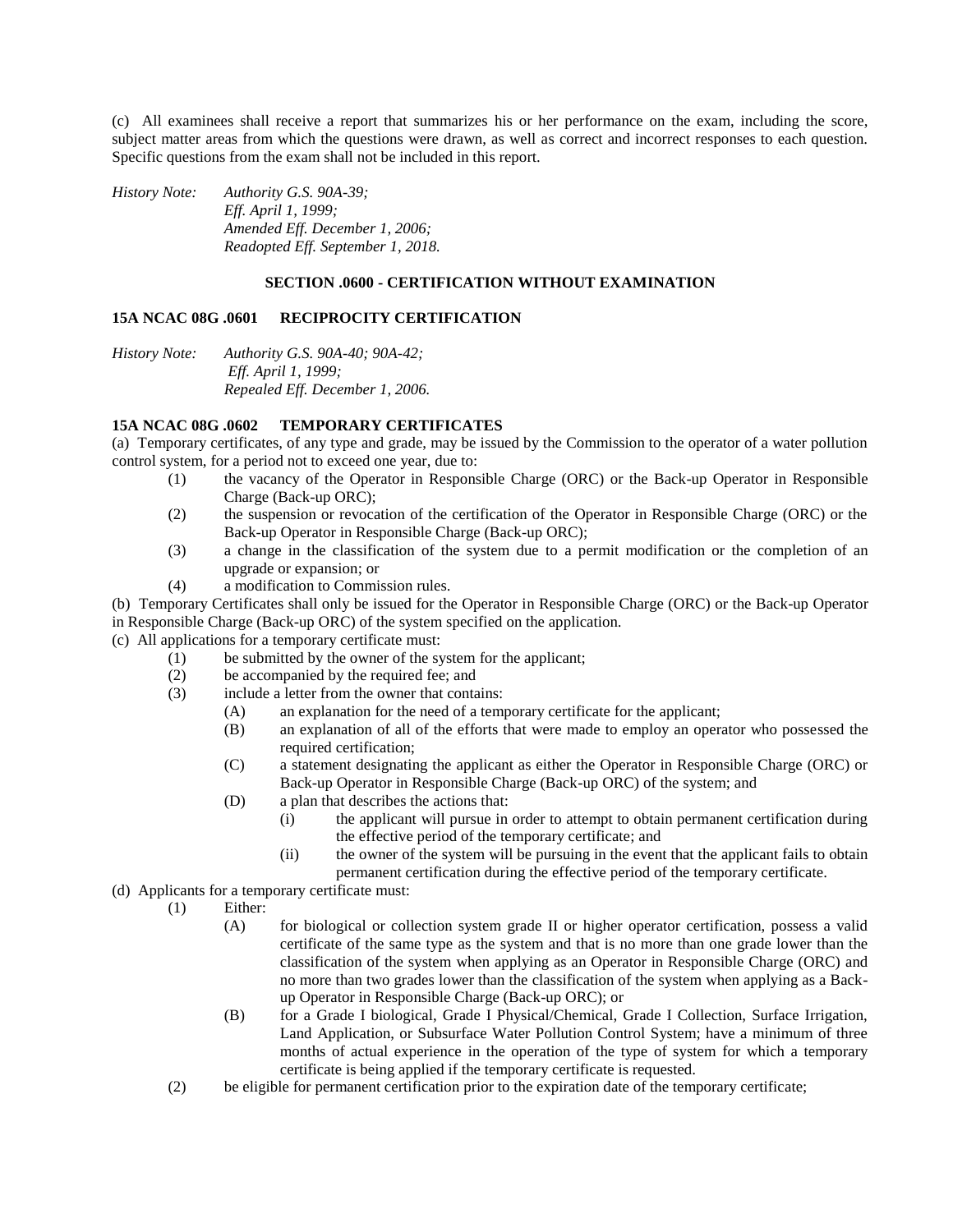- (3) not have made three previous unsuccessful attempts to make a passing score on the same type and grade examination as the temporary certificate; and
- (4) have never relinquished, nor had revoked, any water pollution control operator certificate issued by the Commission.

(e) Applicants who obtain a temporary certificate by providing false information to the Commission shall be subject to disciplinary action(s) as set forth in Section .0800 of this Subchapter.

*History Note: Authority G.S. 90A-40; 90A-42; Eff. April 1, 1999; Amended Eff. December 1, 2006; Pursuant to G.S. 150B-21.3A, rule is necessary without substantive public interest Eff. July 26, 2015.*

# **15A NCAC 08G .0603 TEMPORARY CERTIFICATE RENEWAL**

(a) All applications for renewal of a temporary certificate must:

- (1) be submitted by the owner of the system 60 calendar days prior to the expiration date of the original temporary certificate;
	- (2) be accompanied by the required fee; and
	- (3) include a letter from the owner that explains:
		- (A) the need for renewal of the temporary certificate;
		- (B) the reasons for the failure of the applicant to obtain permanent certification during the original effective period of the temporary certificate;
		- (C) the efforts that have been made by the owner to employ a properly certified operator during the effective period of the original temporary certificate; and
		- (D) the actions that will be taken by:
			- (i) the applicant in order to obtain permanent certification during the effective period of the renewed temporary certificate; and
			- (ii) the owner if the applicant does not obtain permanent certification during the effective period of the renewed temporary certificate.

(b) The renewal request shall be denied if the applicant has failed:

- (1) to seek permanent certification by examination during the original effective period of the temporary certificate; or
- (2) to obtain permanent certification after four examination attempts during the original effective period of the temporary certificate.
- (c) A temporary certificate may be renewed only once for the same operator.

(d) Applicants who obtain a temporary certificate renewal by providing false information to the Commission shall be subject to disciplinary action(s) as set forth in Section .0800 of this Subchapter.

*History Note: Authority G.S. 90A-40; 90A-42; Eff. April 1, 1999; Amended Eff. December 1, 2006; Pursuant to G.S. 150B-21.3A, rule is necessary without substantive public interest Eff. July 26, 2015.*

# **15A NCAC 08G .0604 CONVERSION OF VOLUNTARY CERTIFICATION TO MANDATORY CERTIFICATION**

*History Note: Authority G.S. 90A-39; 90A-40; 90A-42; Eff. April 1, 1999; Repealed Eff. December 1, 2006.*

#### **SECTION .0700 - RENEWAL OF CERTIFICATION**

## **15A NCAC 08G .0701 REQUIREMENTS**

(a) The holder of the certificate shall annually renew the certificate by:

(1) Submitting payment of the required annual renewal fee by December 31 as set forth in G.S. 90A-40 and G.S. 90A-46.1.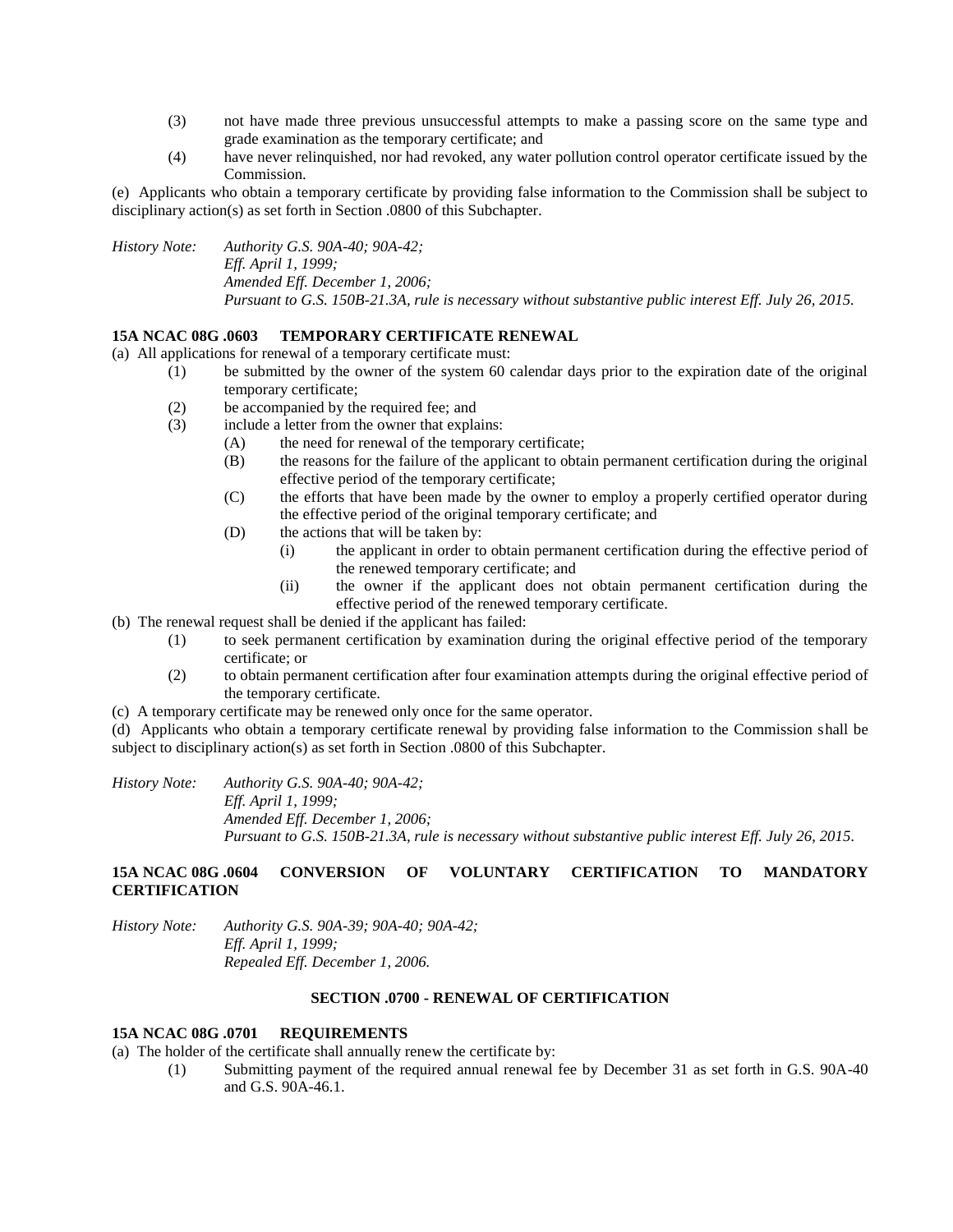(2) Each operator shall provide documentation of six contact hours of Commission approved training during each year following the year of initial certification.

(b) Certificates that are not renewed when due shall be invalid. To renew a certificate that has been invalid for less than two consecutive years, all outstanding renewal fees and penalties that have accrued since the certificate was last renewed shall be paid and all accrued continuing education requirements shall be met. To renew a certificate that has been invalid for two or more consecutive years, the operator shall be required make a passing score on an examination of the same type and grade as the former certificate. To qualify for the examination, all relevant requirements of Section .0400 of this Subchapter shall be met. Any requirements in Section .0400 of this Subchapter for Commission approved training shall have been met within the previous 12-month period.

(c) The Commission shall send renewal notices to each certified operator, using the last known address on file for that individual, 60 days prior to the renewal date. Failure to receive a renewal notice does not relieve a certified operator of the responsibility to renew the certificate by the renewal due date.

*History Note: Authority G.S. 90A-40; 90A-42; 90A-46.1; Eff. April 1, 1999; Amended Eff. December 1, 2006; Readopted Eff. September 1, 2018.*

# **SECTION .0800 - DISCIPLINARY ACTIONS**

### **15A NCAC 08G .0801 GROUNDS FOR DISCIPLINARY ACTIONS**

The Commission may take disciplinary actions, in accordance with Rule .0802 of this Section, against a certified operator for:

- (1) practicing fraud or deception;
- (2) failure to use reasonable care or judgment in the performance of duties;
- (3) failure to apply their knowledge or ability in the performance of duties; or
- (4) incompetence or the inability to perform duties.

*History Note: Authority G.S. 90A-41; Eff. April 1, 1999; Amended Eff. December 1, 2006; Readopted Eff. September 1, 2018.*

# **15A NCAC 08G .0802 DISCIPLINARY ACTIONS**

(a) The Commission may revoke or suspend the certification of an operator or issue a letter of reprimand to an operator in accordance with the provisions of G.S. 90A-41.

(b) The Chairman of the Commission may issue notification of summary suspension, in accordance with the provisions of G.S. 150B-3.

(c) The Chairman shall convene a disciplinary committee to review the circumstances of the proposed disciplinary action(s).

- (1) The disciplinary committee shall include:
	- (A) the Chairman of the Commission;
	- (B) the Vice Chairman of the Commission;
	- (C) the member of the Commission who represents the type of system at which the operator is employed or another member of the Commission appointed by the Chairman of the Commission; and
	- (D) a certified operator who is not a member of the Commission and has been appointed from the public by the Chairman.
- (2) The members of the disciplinary committee shall offer guidance to the Commission chairman in regards to the actions that should be taken against an operator.

(d) Notification of the disciplinary committee meeting shall be sent by certified mail to the last known address of the operator at least 15 days prior to the date of the meeting of the disciplinary committee. This notification shall contain the alleged facts or conduct upon which the proposed revocation or suspension of the certification or letter of reprimand is based.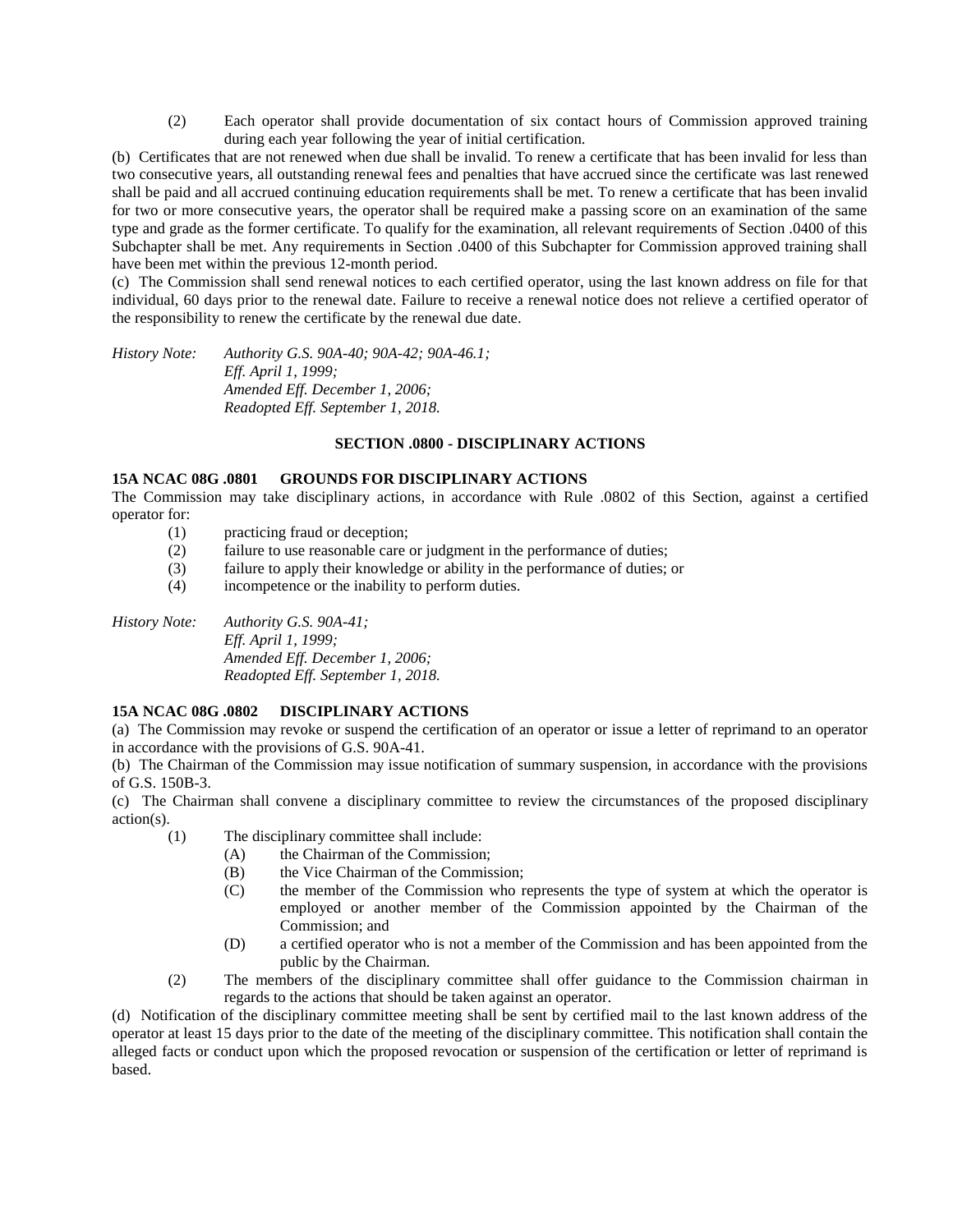(e) The operator shall have an opportunity to submit a written response to the Chairman prior to the date of the disciplinary committee meeting. The operator shall also be given the opportunity to make an oral statement before the disciplinary committee.

(f) Within 10 business days of the conclusion of the disciplinary committee meeting, the Chairman shall issue the decision of the disciplinary committee. If this decision is to issue a revocation or suspension or a letter of reprimand, the Chairman shall advise the operator of the effective date of the action and the facts or conduct upon which the action is based. The revocation or suspension of a certification or the letter of reprimand shall be delivered to the operator and the owner of the system(s) at which the operator works by certified mail, at the last known address for the operator and owner on file with the Commission, at least 20 days prior to the effective date of the revocation or suspension or letter of reprimand.

(g) If the certified operator initiates administrative proceedings, the Commission shall defer final action on the matter until receipt of a decision as provided for in G.S. 150B-34.

(h) If an applicant is caught cheating on an examination by a proctor, the applicant shall be removed from the examination, the examination shall not be graded, the fee for the examination shall be forfeited by the applicant, and any other certification(s) held by the applicant with the Commission shall be subject to revocation as set forth in G.S. 90A-41 and in Rule .0801 of this Section.

(i) If the Commission determines, after the examination has been graded, that an applicant cheated on an examination and certification has been conveyed to the applicant, the certification obtained through the examination shall be revoked and any other certification(s) held by the applicant with the Commission shall be subject to revocation as set forth in G.S. 90A-41 and in Rule .0801 of this Section.

*History Note: Authority G.S. 90A-40; 90A-41; Eff. April 1, 1999; Amended Eff. December 1, 2006; Pursuant to G.S. 150B-21.3A, rule is necessary without substantive public interest Eff. July 26, 2015; Amended Eff. December 1, 2018.*

### **15A NCAC 08G .0803 CERTIFICATION FOLLOWING DISCIPLINARY ACTIONS**

(a) An individual who has had certification revoked by the Commission may petition the Commission for any new certification sought, but no sooner than two years from the effective date of the revocation. An individual shall wait one year to reapply for certification following the denial of eligibility for re-certification after relinquishment or revocation. (b) The following information shall be included in the petition for certification:

- (1) a written statement explaining the actions that the individual has taken to correct those problems that lead to the revocation of the certification previously held with the Commission; and
- (2) a statement that attests to the Commission that, upon obtaining certification, the individual shall comply with all laws governing the operation of water pollution control systems.

(c) After submittal of the petition for certification, the petitioner shall be required to appear before the Commission at a regularly scheduled meeting. The petitioner shall be notified, by certified mail, of the date, time, and location of the meeting at least 15 days prior to the meeting.

(d) The Commission shall send written notification to the individual within 120 days following receipt of the petition of its decision. Eligibility for certification shall be granted only if the petitioner presents evidence that those conditions that lead to the revocation of previous certification held by the petitioner have been corrected.

(e) Certification of an individual whose previous certification has been revoked shall occur only after the individual obtains a passing score on an examination. After the Commission approves the petition for certification, the individual shall submit an application, accompanied by the examination fee of eighty-five dollars (\$85.00) set forth in G.S. 90A- $42(a)(1)$ , and meet the examination eligibility requirements for the type of certification being sought as set forth in Section .0400 of this Subchapter. The individual shall begin the certification process at the lowest grade level offered for the type of certification sought. Operational experience accrued by the individual prior to the revocation of any previously held certification(s) shall not be considered when determining the eligibility of the individual for the examination.

(f) Applicants for certification who were previously determined to be ineligible for certification due to supplying false information to the Commission shall follow the procedures set forth in Paragraphs (a) through (e) of this Rule in order to obtain certification.

*History Note: Authority G.S. 90A-39; 90A-41; 90A-42; Eff. April 1, 1999;*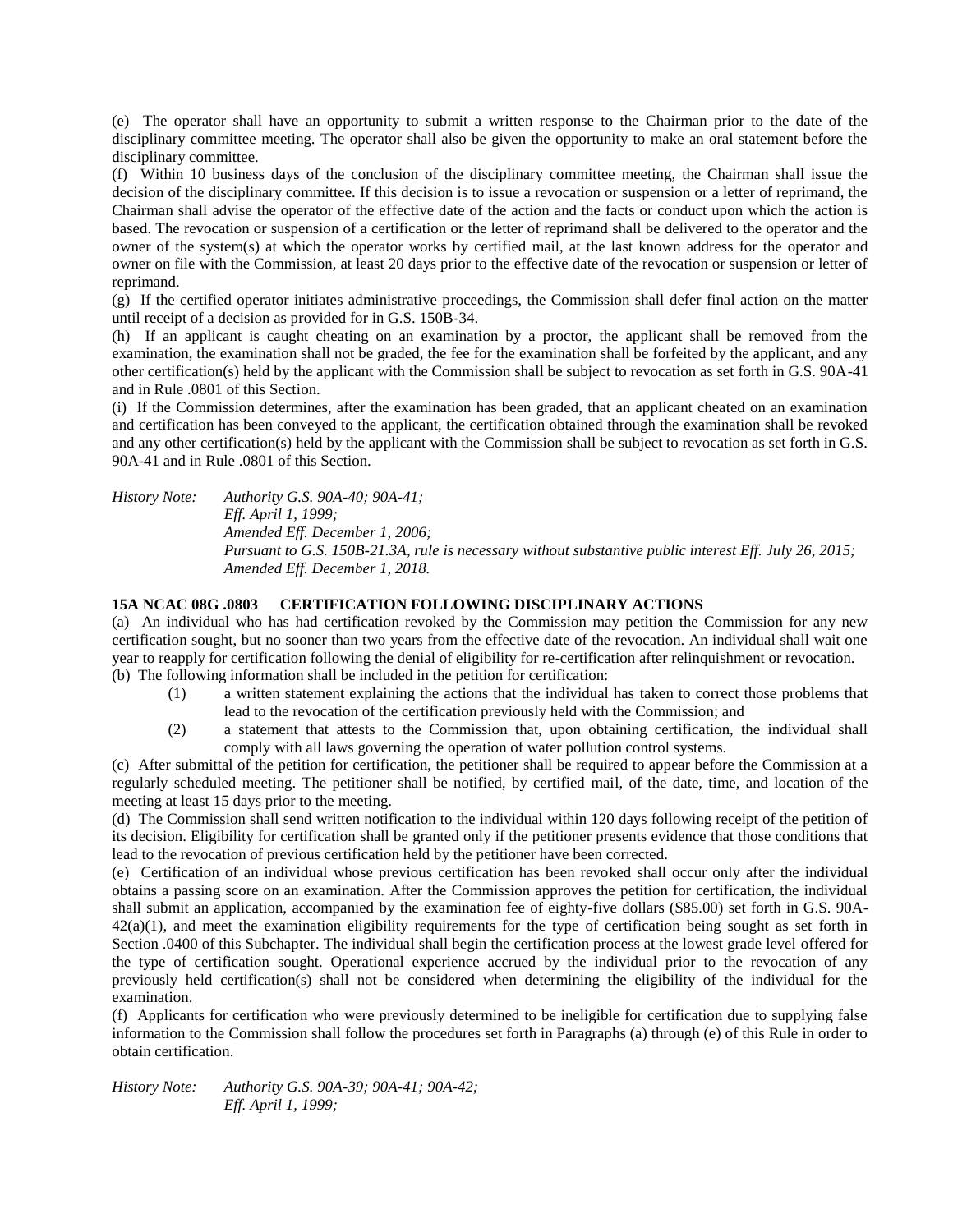*Amended Eff. December 1, 2006; Readopted Eff. September 1, 2018.*

### **15A NCAC 08G .0804 CONTESTED CASE PROCEDURES**

(a) Administrative hearings shall be held in accordance with G.S. 150B and the administrative hearing procedures codified at 15A NCAC 01B .0200 et seq., are hereby incorporated by reference including any subsequent amendments and additions.

(b) For information on obtaining a copy of 15A NCAC 01B .0200, you may contact the Rules Division of the NC Office of Administrative Hearings at (919) 733-2678.

*History Note: Authority G.S. 143B-300; 150B-23; Eff. April 1, 1999; Amended Eff. December 1, 2006; Pursuant to G.S. 150B-21.3A, rule is necessary without substantive public interest Eff. July 26, 2015.*

### **SECTION .0900 - CONTRACT OPERATION OF WATER POLLUTION CONTROL SYSTEMS**

# **15A NCAC 08G .0901 RESPONSIBILITIES OF CONTRACT OPERATORS AND CONTRACT OPERATIONS FIRMS**

Each contract operator, or contract operations firm, that enters into a contract with the owner of a water pollution control system to operate the system must notify the owner, in writing, within five calendar days of:

- (1) any change in the designation of the Operator in Responsible Charge (ORC) or the Back-up Operator in Responsible Charge (Back-up ORC) of the system; or
- (2) becoming aware of any situation or problem (preexisting, anticipated, or otherwise) which may interfere with the proper operation of the system and necessitate corrective action by the owner. This notice shall include the comments and recommendations of the operator in regards to actions or measures that should be taken to correct the noted situation or problem.
- *History Note: Authority G.S. 90A-44; 90A-45; Eff. April 1, 1999; Pursuant to G.S. 150B-21.3A, rule is necessary without substantive public interest Eff. July 26, 2015.*

### **15A NCAC 08G .0902 ANNUAL REPORT**

*History Note: Authority G.S. 90A-45; Eff. April 1, 1999; Repealed Eff. December 1, 2006.*

#### **SECTION .1000 - RULE MAKING PROCEDURES AND PETITIONS FOR REGULATORY ACTIVITY**

#### **15A NCAC 08G .1001 PETITIONS FOR REGULATORY ACTIVITY**

(a) Any person(s) desiring to request the adoption, amendment, or repeal of a rule may make such request in a petition filed pursuant to G.S. 150B-20, addressed to the Water Pollution Control System Operators Certification Commission and mailed to the Chairman at 1618 Mail Service Center, Raleigh, NC 27699-1618. Such petitions must contain:

- (1) a draft of the proposed rule or a summary of its intent;
- (2) reasons for adoption of the proposed rule(s) and the effect it will have on existing rules and practices; and
- $(3)$  the name(s) and address(es) of the petitioner(s).

(b) Petitions shall be placed on the agenda of the next regularly scheduled meeting of the Commission if received at least four weeks prior to the meeting. The Chairman shall prepare recommended responses to petitions for the Commission's consideration. Petitions shall be considered in accordance with the requirements of G.S. 150B-20.

*History Note: Authority G.S. 143B-300; 150B-20; Eff. April 1, 1999; Amended Eff. December 1, 2006; Pursuant to G.S. 150B-21.3A, rule is necessary without substantive public interest Eff. July 26, 2015.*